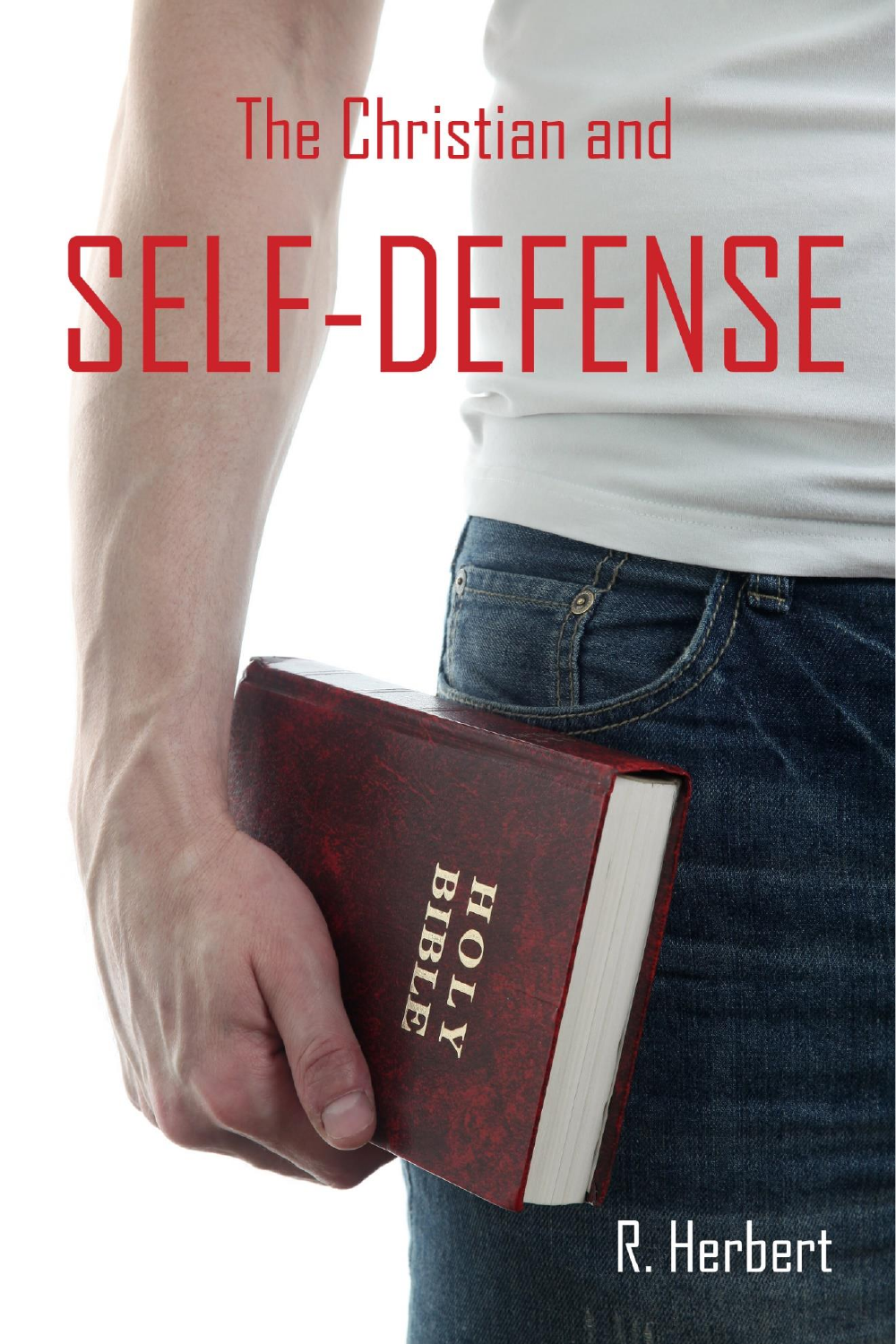# **The Christian and SELF-DEFENSE**

**R. Herbert**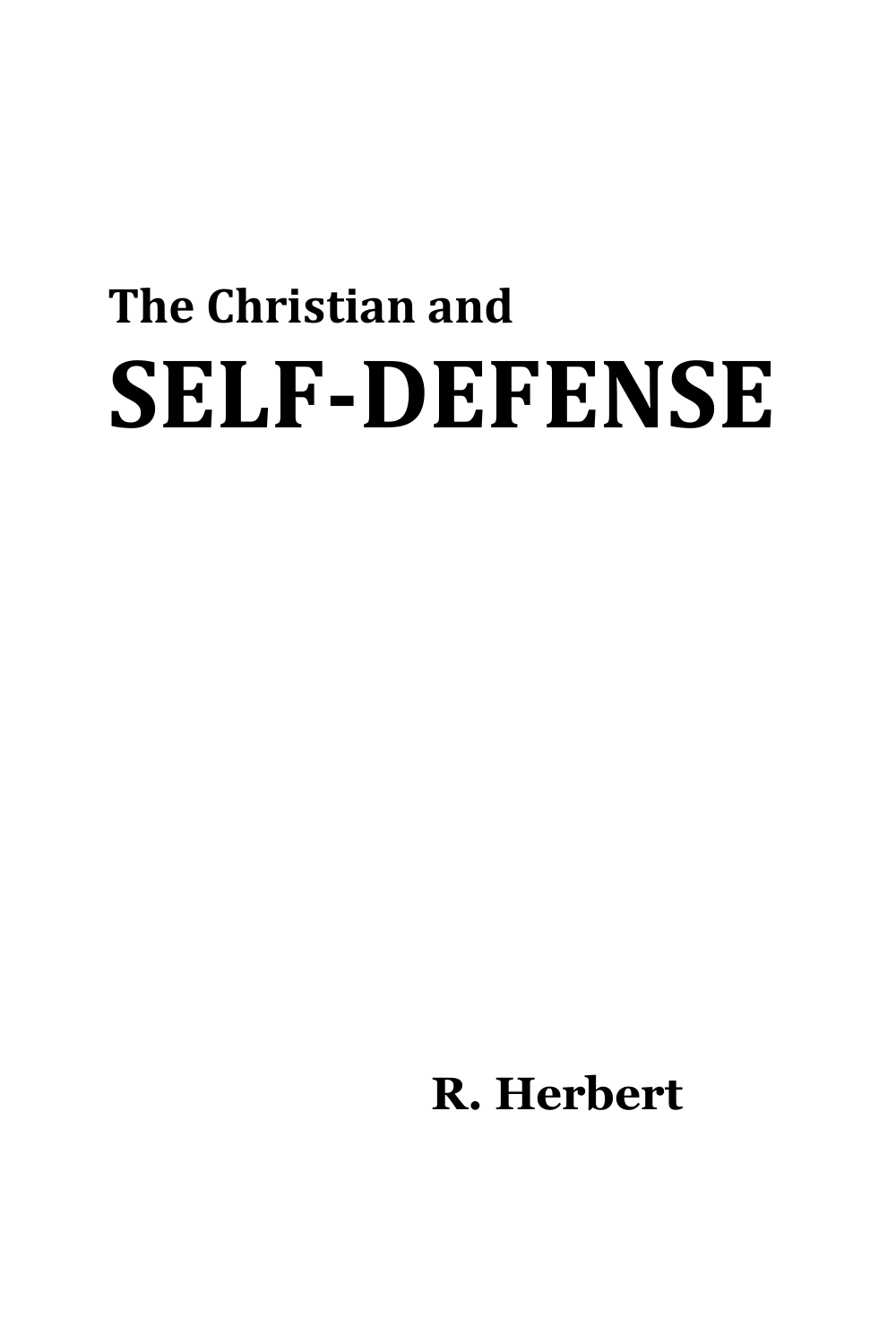**© 2022, Tactical Belief Books –** an imprint of

TacticalChristianity.org

The text and images in this e-book are copyright. All rights reserved.

#### **ISBN 979-8-88526-701-4**

This book is not to be sold. It is made available by the publisher without charge and free copies can be downloaded from: TacticalChristianity.org, LivingWithFaith.org, or FreeChristianEBooks.org.

Unless otherwise indicated, all Scripture quotations are from THE HOLY BIBLE, NEW INTERNATIONAL VERSION® NIV® Copyright © 1973, 1978, 1984 by International Bible Society® Used by permission. All rights reserved worldwide.

In a few cases, the BSB (Berean Study Bible ®), CSB (Christian Standard Bible ®), ESV (English Standard Version ®), NASB (New American Standard Bible ®), NLT (New Living Translation ®), and RSV (Revised Standard version  $\mathbb{R}$ ) are cited, and these translations are also gratefully acknowledged.

All *italicized* emphases in quotations from the Bible have been added by the author.

**About the Author**: The author served as an ordained minister and church pastor for a number of years and holds an earned Ph.D. degree in the languages, cultures and archaeology of the ancient Near East and biblical world. He writes for a number of Christian publications and for the websites TacticalChristianity.org and LivingWithFaith.org. His other e-books are available for free download from those websites and from FreeChristianEBooks.org.

**Cover:** Base image  $\odot$  by ingridhs.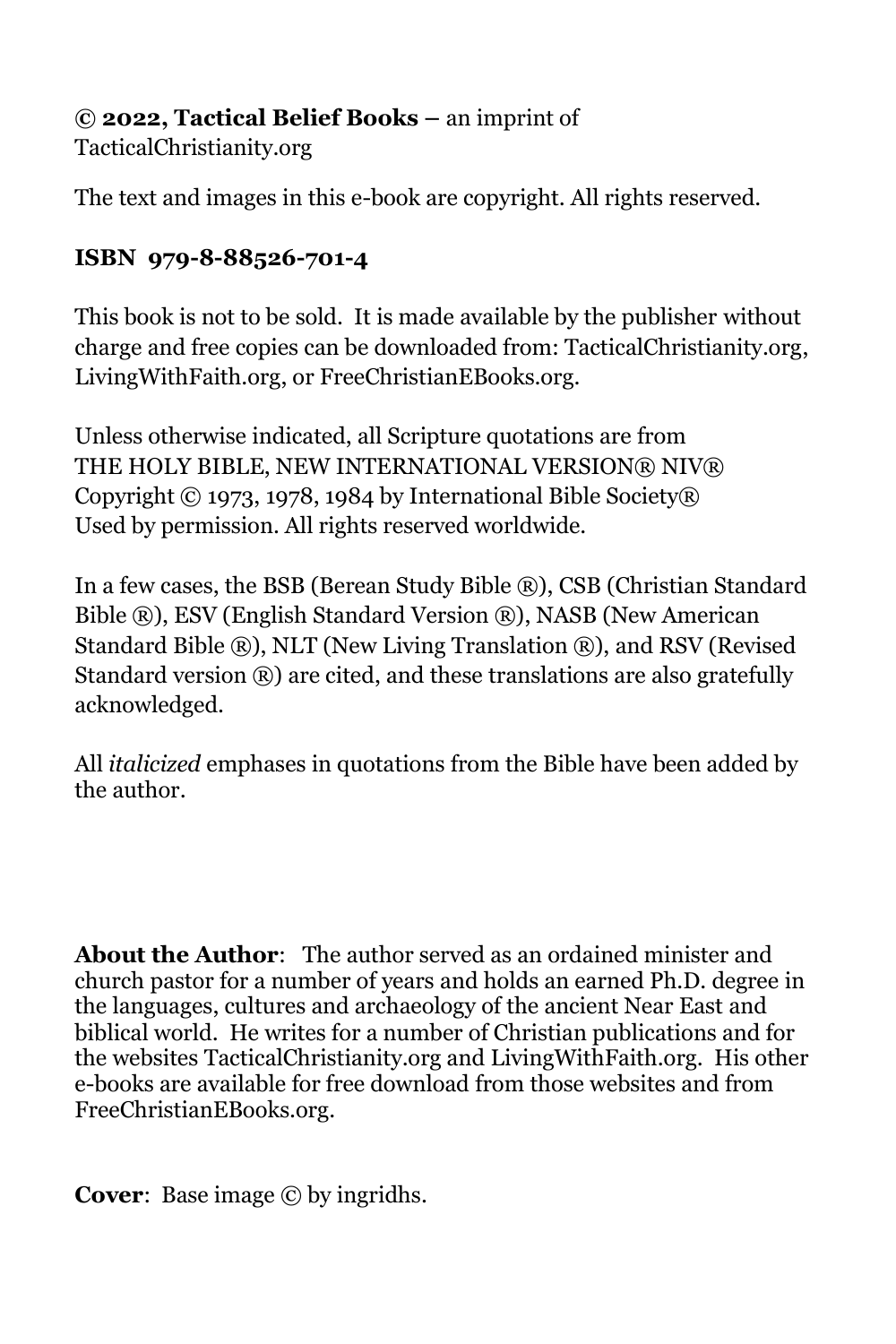# **CONTENTS**

[Introduction](#page-4-0)

- 1. [Does the Bible Forbid Self-Defense?](#page-5-0)
- 2. [Does the Bible Encourage Self-Defense?](#page-12-0)
- 3. Remaining Questions
- 4. [Avoiding the Need for Self-Defense](#page-21-0)
- 5. [Balanced Self-Defense](#page-25-0)
- 6. [The Careful Use of Defensive Tools](#page-30-0)

**[Conclusion](#page-35-0)** 

[About Our Books](#page-37-0)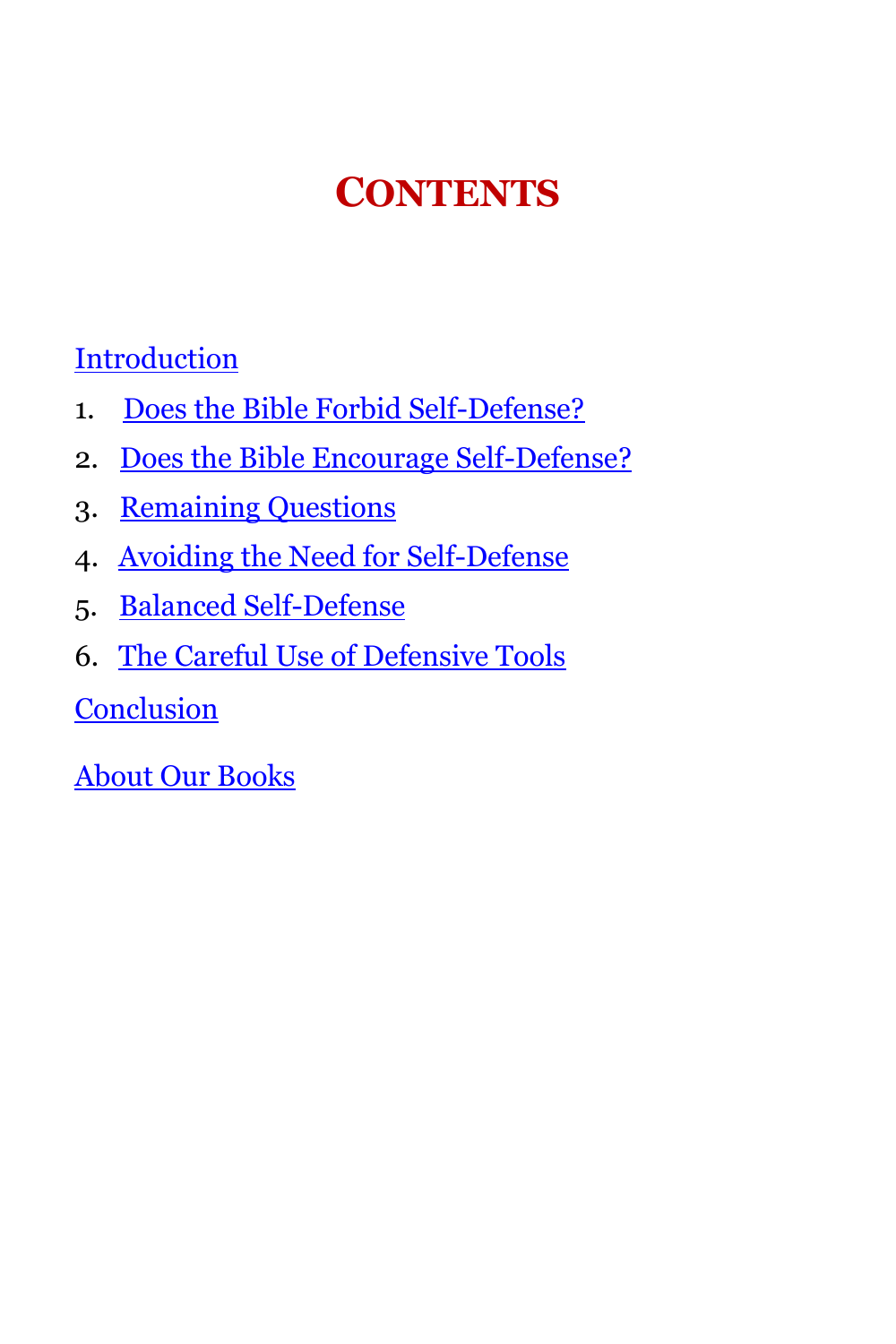### **INTRODUCTION**

<span id="page-4-0"></span>Is it wrong to resort to force in the defense of oneself or others? In this world of disappearing values and growing violence, the morality of self-defense becomes an increasingly important question that every Christian should address and settle in his or her mind. Children on unsupervised school playgrounds, young adults in deserted parking facilities, elderly people, and those weakened by illness or disability are just a few of the groups of people who are regularly faced with danger in our age and for whom the question of self-defense may become both real and imminent at any time.

*This book does not address or give advice on the legal aspects of self-defense which may vary from area to area, but focuses on the morality or immorality of the use of force in response to those intent on inflicting bodily harm on others.* For Christians the question is not a simple one, as the Bible has no "You shall" or "You shall not" command regarding the matter of self-defense. As a result, Christians have various ideas in this regard – ranging from the belief that self-defense is always right to the equally firmly-held idea that self-defense is always wrong. However, the Bible does not leave us in ignorance regarding the underlying morality of selfprotection. If we examine the Scriptures carefully, it is possible to find a clear answer to the question of whether God condones or condemns the use of physical force to defend ourselves.

This book looks first at the biblical verses that are often used by those who claim that defending oneself or others from harm is unscriptural or contrary to the teachings of Jesus himself. It then looks at those scriptures which Christian advocates of self-defense feel both allow and encourage self-defense. Finally, *The Christian and Self-Defense* looks at the issue of avoiding the need for selfdefense where possible and examines practical options that can help to keep you and your loved ones safe.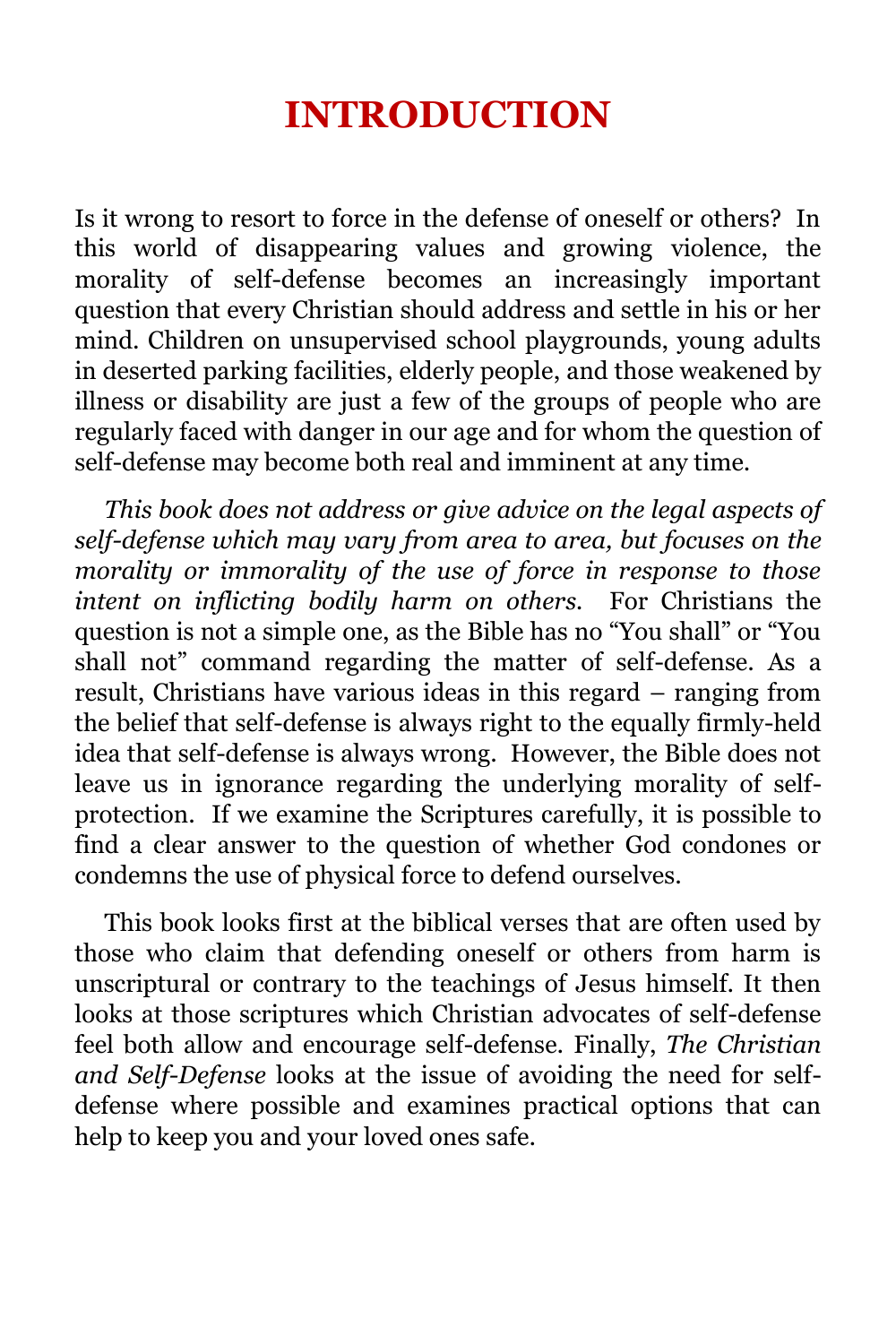# <span id="page-5-0"></span>**1. DOES THE BIBLE FORBID SELF-DEFENSE?**

In this chapter we will look at frequently quoted biblical verses that might seem to condemn the use of physical force in a self-defense situation.

#### **The Old Testament**

The sad narrative of human aggression and violence begins in the first chapters of the Bible's first book – Genesis. After the story of the slaying of Abel by his brother Cain (Genesis 4:1-15), Genesis traces increasing human violence, and by the time we reach Exodus and later books of the Old Testament we find that numerous laws were given regarding violence and homicide.

Perhaps the Old Testament law most frequently quoted as evidence that use of force for self-defense is wrong is the sixth of the ten commandments – the command often translated "You shall not kill" (Exodus 20:13). Although this verse does not apply to most self-defense situations because most do not involve the death of an assailant, if we look at the verse carefully we find that even in cases where a lethal outcome does occur, the command "You shall not kill" rarely applies to defensive encounters. This is because the Bible recognizes that while all murder is killing, not all killing is murder.

The Hebrew word *tirtzach* that is translated "kill" in older English Bibles such as the King James Version is primarily used of murder in the Old Testament and not what is legally termed "justifiable homicide." That is why most English translations made nowadays translate Exodus 20:13 as "You shall not murder."

To put it another way, the Hebrew word used in the sixth commandment usually means "the intentional, malicious killing of another person" and does not apply to unintentional and nonmalicious situations for which a different word would usually have been used. The same biblical book that says "You shall not kill" also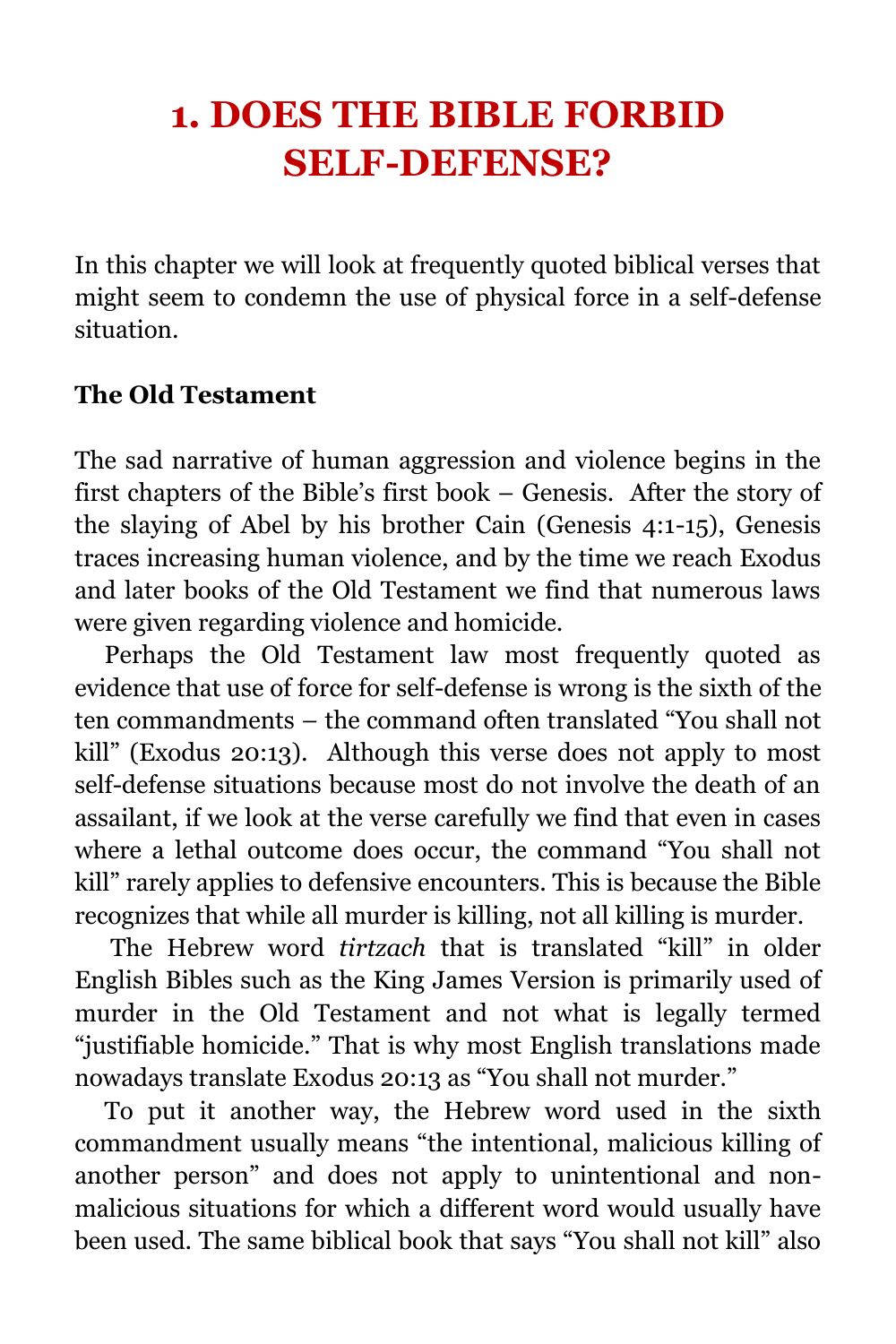calls for the death penalty for certain crimes. Consider an example of this in the book of Exodus: "Anyone who strikes a person with a fatal blow is to be put to death" (Exodus 21:12), so some killing is actually commanded. Importantly, this same verse continues: "However, if it is not done intentionally … they are to flee to a place I will designate" (Exodus 21:13). The innocence of this kind of accidental killing – which was neither premeditated nor malicious – is further elaborated in the book of Numbers:

But if without enmity someone suddenly pushes another or throws something at them unintentionally or, without seeing them, drops on them a stone heavy enough to kill them, and they die, then since that other person was not an enemy and no harm was intended, the … assembly must protect the one accused of murder. (Numbers 35:22-25)

But such a ruling of innocent killing (what we would today call manslaughter) was not only applied in the case of accidental deaths. The same principle applied in defensive situations:

If a thief is caught breaking in at night and is struck a fatal blow, the defender is not guilty of bloodshed; but if it happens after sunrise, the defender is guilty of bloodshed. (Exodus 22: 2-3)

Here, the Bible makes it clear that in a situation where an individual kills an intruder at night where the life of the individual is clearly threatened, lethal retaliation is allowable, whereas in a daytime situation where the individual is able to more easily evade an intruder or to get help from others, it may not be.

There is actually no verse in the Old Testament that forbids the use of force in self-defense. This has been clearly understood by Jewish and Christian scholars and commentators for centuries. It is in the New Testament that relevant statements regarding the use or non-use of force are to be found.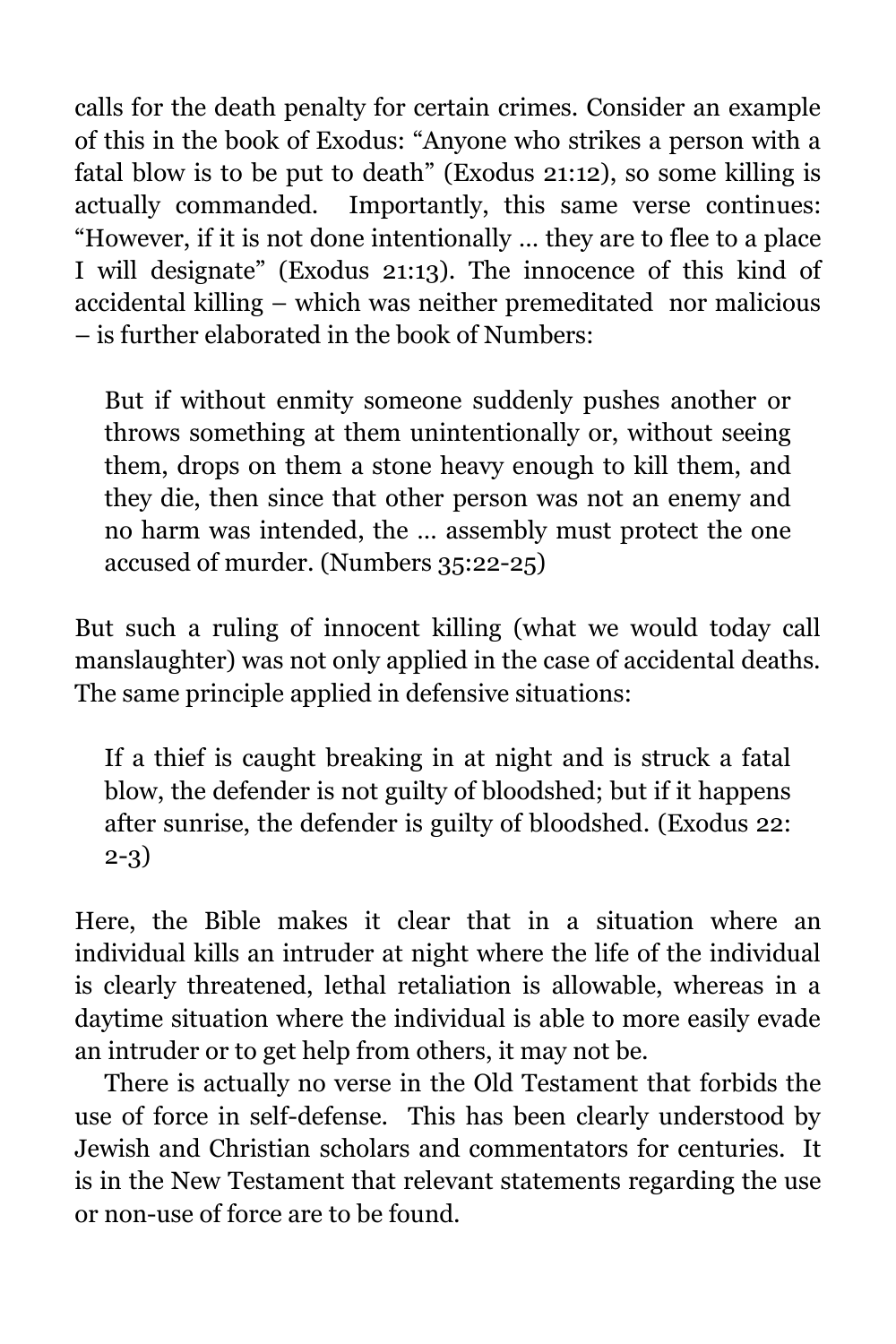#### **The New Testament**

There is no clear verse in the New Testament that forbids or discourages the use of weapons, and it is important to realize that in situations where it would have been natural to make such a statement, if one were to be made, we do not find one. For example, when soldiers asked John the Baptist what they should do in order to live righteously, he told them "Don't extort money and don't accuse people falsely  $-$  be content with your pay" (Luke  $3:14$ ), but he said nothing about laying down or refusing to use their weapons, though this would have been the perfect opportunity to do so.

As a result of this lack of any direct prohibition of weapons or self-defense, some Christians turn to verses that might possibly show disapproval of force for self-defense, though most of these really do not. The New Testament verse most frequently cited as showing biblical condemnation of defensive force is that which records the words of Jesus in his Sermon on the Mount:

"You have heard that it was said, 'Eye for eye, and tooth for tooth.' But I tell you, do not resist an evil person. If anyone slaps you on the right cheek, turn to them the other cheek also." (Matthew 5:38–39)

Although these words of Christ are frequently cited as being an example of Christian pacifism, the verse actually has nothing to do with self-defense. It has to do with the way we react to insults rather than physical harm. The context throughout this whole section of the Sermon on the Mount is a legal one, with courts, suing, judges, prison, certificates of divorce and other legal terms being mentioned over a dozen times in the surrounding verses. There is no direct context or reference to conflict, self-defense, or pacifism. Most of the issues Jesus discusses in these verses are regarding being restrained when it comes to legal retribution for earlier events.

Once we realize this legal context, Jesus' command to "turn the other cheek" is more understandable. Jesus specifically mentions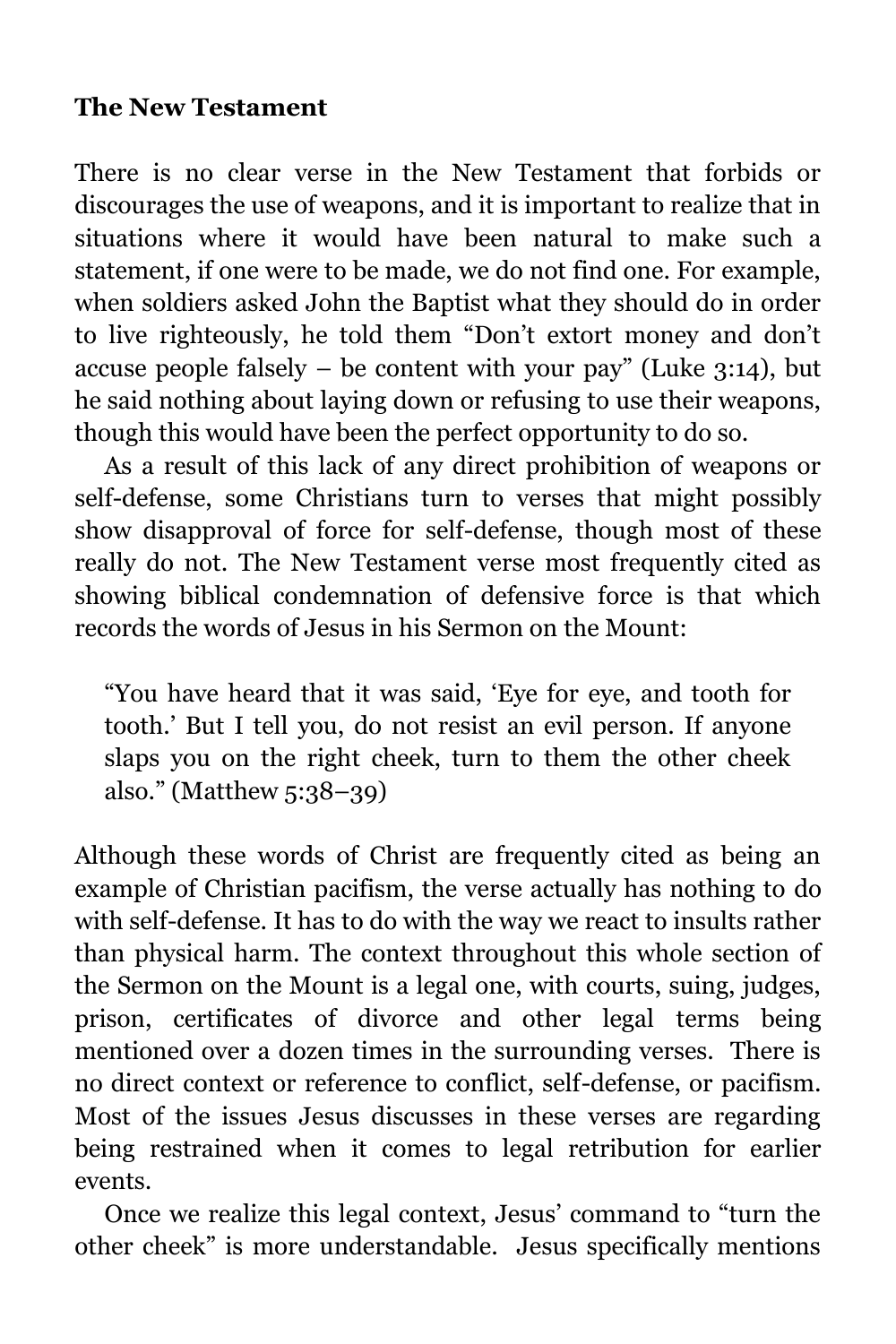being slapped on the right cheek, meaning that this would normally be a backhand slap from a right-handed person. The Jewish Rabbinic writings show that this kind of slap was a great insult in the world of ancient Palestine, and Jesus uses it not as an example of being attacked (which is rarely done by means of backhanded slaps), but as an example of an insult (Matthew 5:11) that could be later countered in court, just as his next example of someone suing for a person's garment might also be legally countered – and in both cases he urges us to exercise restraint. But the command regarding turning the other cheek is clearly one regarding legal rather than confrontational issues.

The second New Testament statement frequently cited as being against self-defense is that in which Jesus, when he was being arrested in the Garden of Gethsemane, commanded Peter to put away his sword:

Then Simon Peter, who had a sword, drew it and struck the high priest's servant, cutting off his right ear … Jesus commanded Peter, "Put your sword away! Shall I not drink the cup the Father has given me?" (John 18:10–11)

Once again, however, there is nothing relevant to self-defense in these verses. This was a unique situation in which Jesus willingly rejected any kind of self-defense in order to be able to fulfill God's will that he sacrifice himself for all humanity. Notice also that Jesus did not tell Peter to throw away or give away his sword – simply to put it away.

In the parallel account of this event found in the Gospel of Matthew we are given some further details:

"Put your sword back in its place," Jesus said to him, "for all who draw the sword will die by the sword. Do you think I cannot call on my Father, and he will at once put at my disposal more than twelve legions of angels?" (Matthew  $26:52-53)$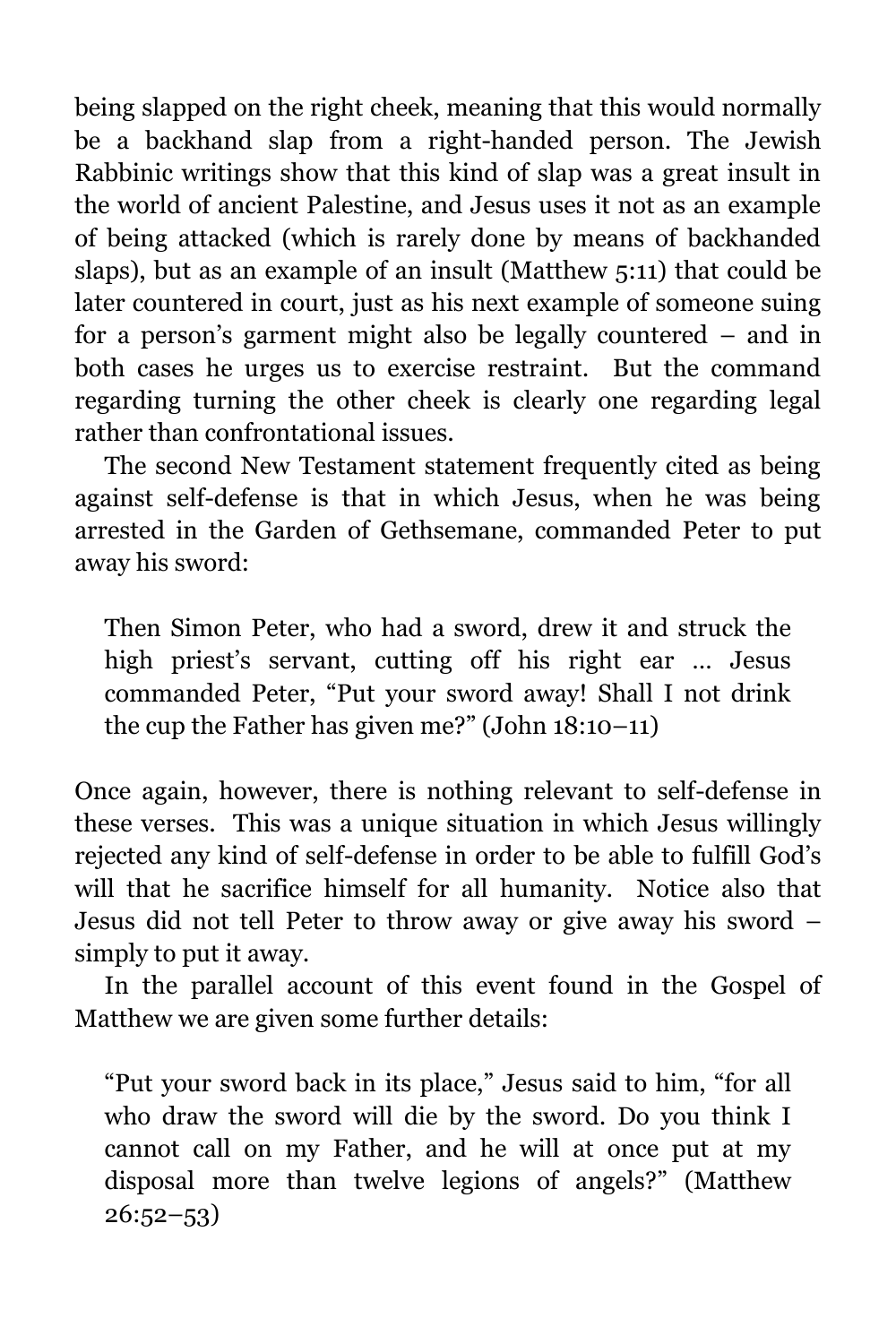In Matthew's account we see that Jesus quoted a common saying "for all who draw the sword will die by the sword" (seen also in Revelation 13:10) to remind Peter that resorting to physical violence might well have undesired consequences – especially when done against legally constituted authority. But to say this teaches against self-defense in all situations is disproved by the fact that Jesus goes on to say that God would give him the means of self-defense if it were his will to defend himself rather than to offer himself sacrificially at that point.

There are also some statements of the apostle Paul that are commonly quoted regarding self-defense. The first of these is found in Romans 12:18, "If it is possible, as far as it depends on you, live at peace with everyone." This is clearly the ideal and desired situation, but the fact that Paul says, "If it is possible" and "as far as it depends on you" shows that in some cases it is not possible to live peaceably with everyone because this may be beyond our control.

Another often quoted verse from the writings of Paul is where the apostle says that God's servants must not be violent, but gentle (1 Timothy 3:3). This is, again, the ideal behavior for everyone, but it is also not relevant to a self-defense situation. Paul's instruction is that the minister should be "not given to drunkenness, not violent but gentle, not quarrelsome," showing that the violence of which he speaks is of an aggressive and extreme nature related to drunkenness and arguments. In fact, many of the better modern English Bible versions translate this statement as "not a bully but gentle" (CSB, NASB, etc.).

#### **An Important Exception**

Although none of these verses that we have considered forbids selfdefense in any way, there is one situation where the New Testament does make it clear that the use of force to protect ourselves should not be undertaken. This is in the matter of religious persecution – when we are persecuted for our faith. That is not to say that the New Testament forbids our defending ourselves on an individual basis if we are attacked simply by someone who hates our faith, but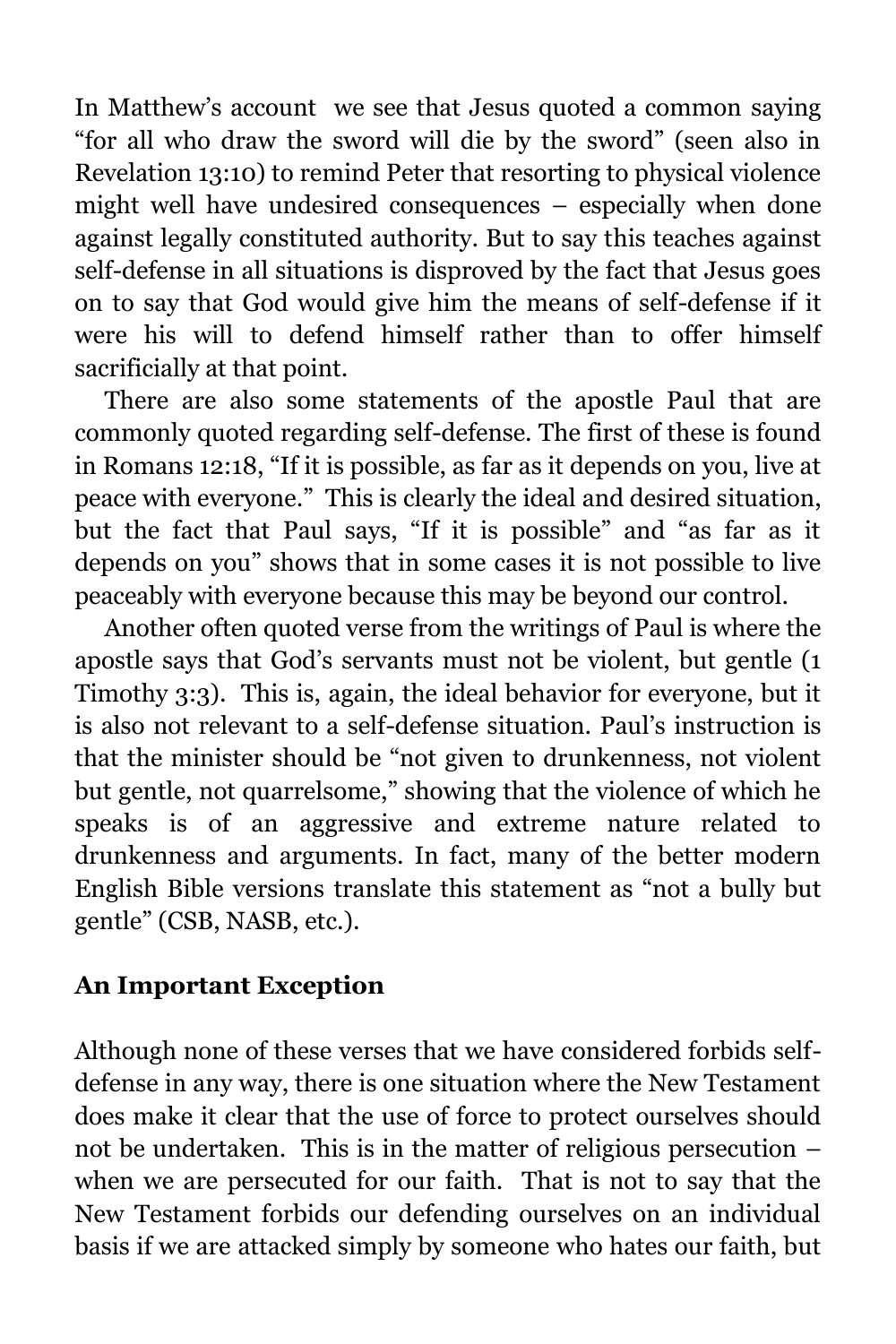that forceful resistance to legally constituted authority is wrong even when that authority persecutes us.

The book of Revelation speaks of such situations when it describes those who were martyred for their faith because "they did not love their life even when faced with death" (Revelation 12:11 NASB). The apostle James also speaks of this kind of situation involving those holding – and sometimes misusing – constituted power: "You have condemned, you have murdered the righteous, who does not resist you" (James 5:6 CSB).

Thankfully, this type of persecution is relatively rare in most cultures. Nevertheless, when it does occur, Christians are instructed to submit and not to fight established authority, as Paul explains:

Let everyone be subject to the governing authorities, for there is no authority except that which God has established. The authorities that exist have been established by God. Consequently, whoever rebels against the authority is rebelling against what God has instituted, and those who do so will bring judgment on themselves. (Romans 13:1–2)

But this does not mean that Christians cannot or should not attempt to avoid situations where they are officially persecuted for their faith. In such cases Jesus himself advised that Christians flee: "When you are persecuted in one place, flee to another" (Matthew 10:23). That is what Jesus' parents were divinely instructed to do at the beginning of his life (Matthew 2:13); it is what Jesus himself did during his ministry (John 10:39; etc.); and it is what we find the early Christians did also – just as they had been commanded (Acts 8:1; 11:19; etc.).

The key distinction to remember in such cases is that while the Bible does not ever condemn defending ourselves from illegal aggression, it does uphold the authority of constituted power and shows that in cases of official persecution we should flee, and that if we do not, we may have to suffer for our faith.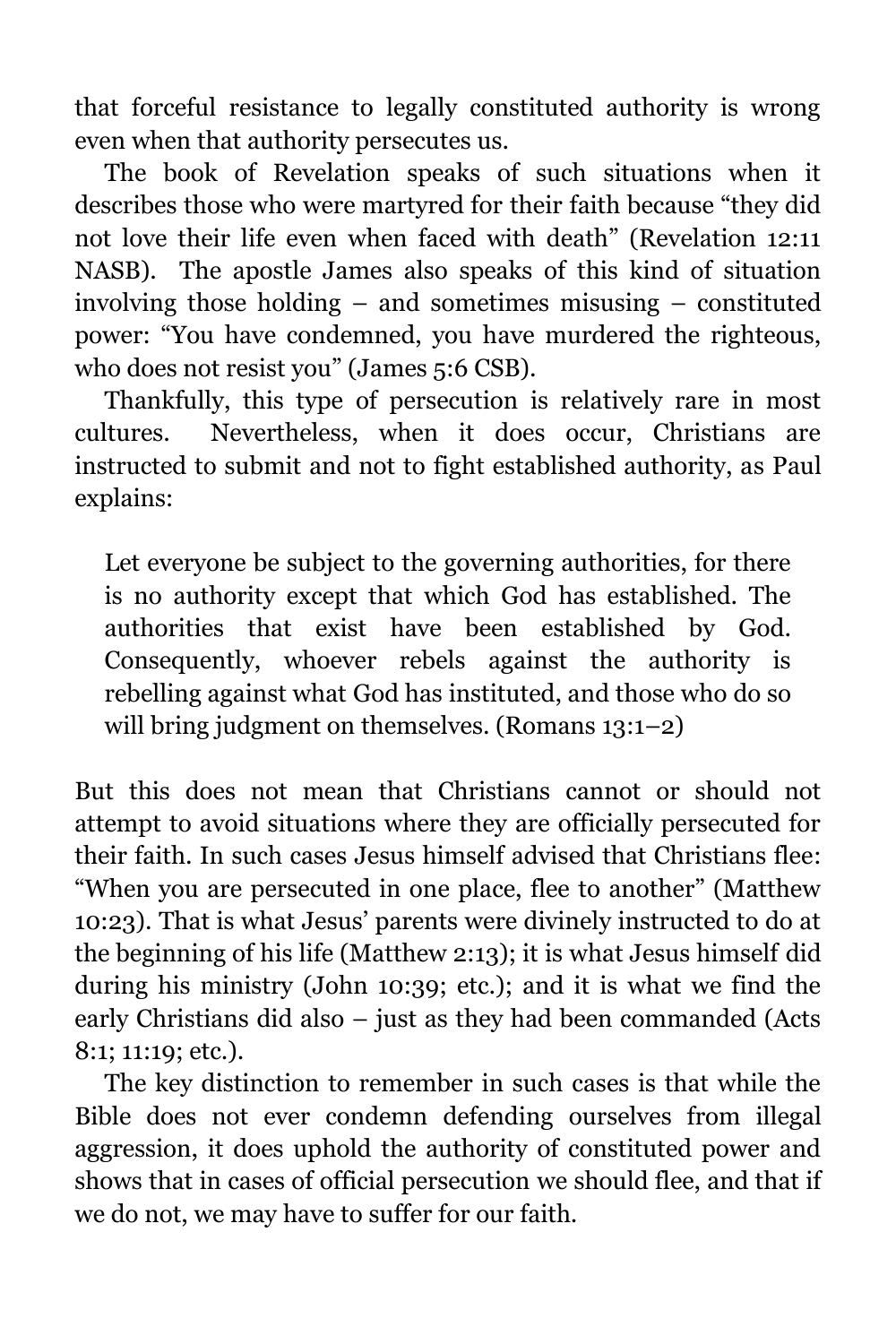Yet it is clear that this is the only exception to what the Bible teaches generally, and the only circumstance in which we are actually commanded not to resist aggression. In the next chapter we will look at the many scriptures that do, in fact, encourage selfdefense in all other situations.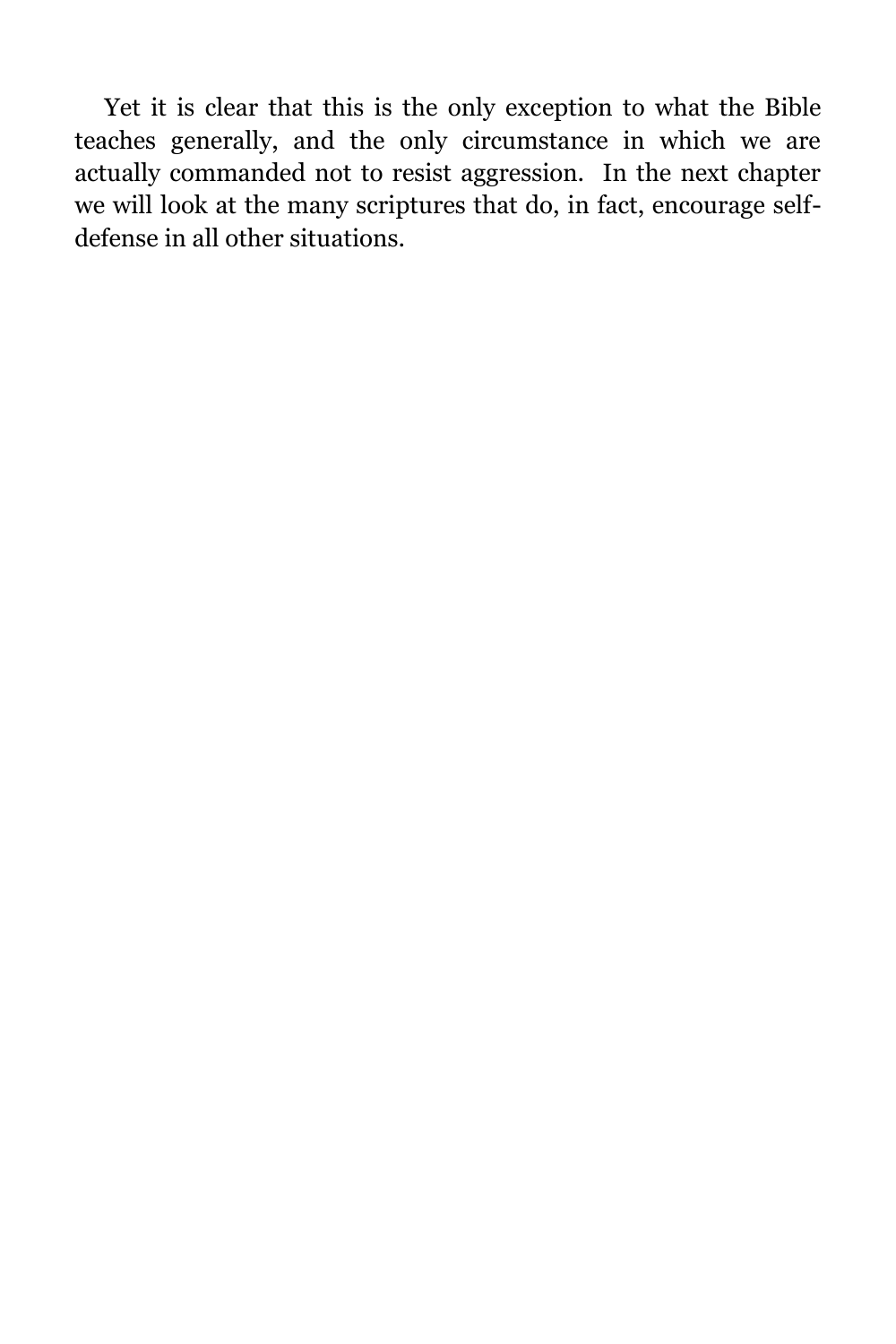# <span id="page-12-0"></span>**2. DOES THE BIBLE ENCOURAGE SELF-DEFENSE?**

In the previous chapter we saw that, contrary to what many people believe, there are no verses in the Bible – either in the Old or New Testaments – that forbid self-defense or the defense of others from harm. In this chapter we turn to scriptures that show that the lawful defense of oneself and others is not only biblically acceptable, but also in many cases actually encouraged.

#### **The Old Testament**

Beginning quite early in the Old Testament we find verses that clearly show the moral use of force against aggressors. In the story of Noah, at the conclusion of the flood narrative, God decreed "Whoever sheds human blood, by humans shall their blood be shed; for in the image of God has God made mankind" (Genesis 9:6). This verse has obvious relevance to the question of self-defense as an acceptable manner of stopping an evil that God condemned. We find a clear example of this in the story of Abraham.

In Genesis 14 we are told that the cities of the Dead Sea Valley had been conquered by the kings of Mesopotamia ("Shinar"). But while Abram (before his name was changed to Abraham) was living in the area of nearby Hebron, those cities rebelled against the foreign oppression. The Amorite Mesopotamian king then assembled a large army including contingents from a number of his allies and this massive force overwhelmed the Dead Sea cities, seizing their goods and taking many of their inhabitants as slaves. In doing this they also carried off Abram's nephew Lot and his family, since Lot was living in that area (Genesis 14:12). But Abram was informed of what had happened and took decisive action:

When Abram heard that his relative had been taken captive, he called out the 318 trained men born in his household and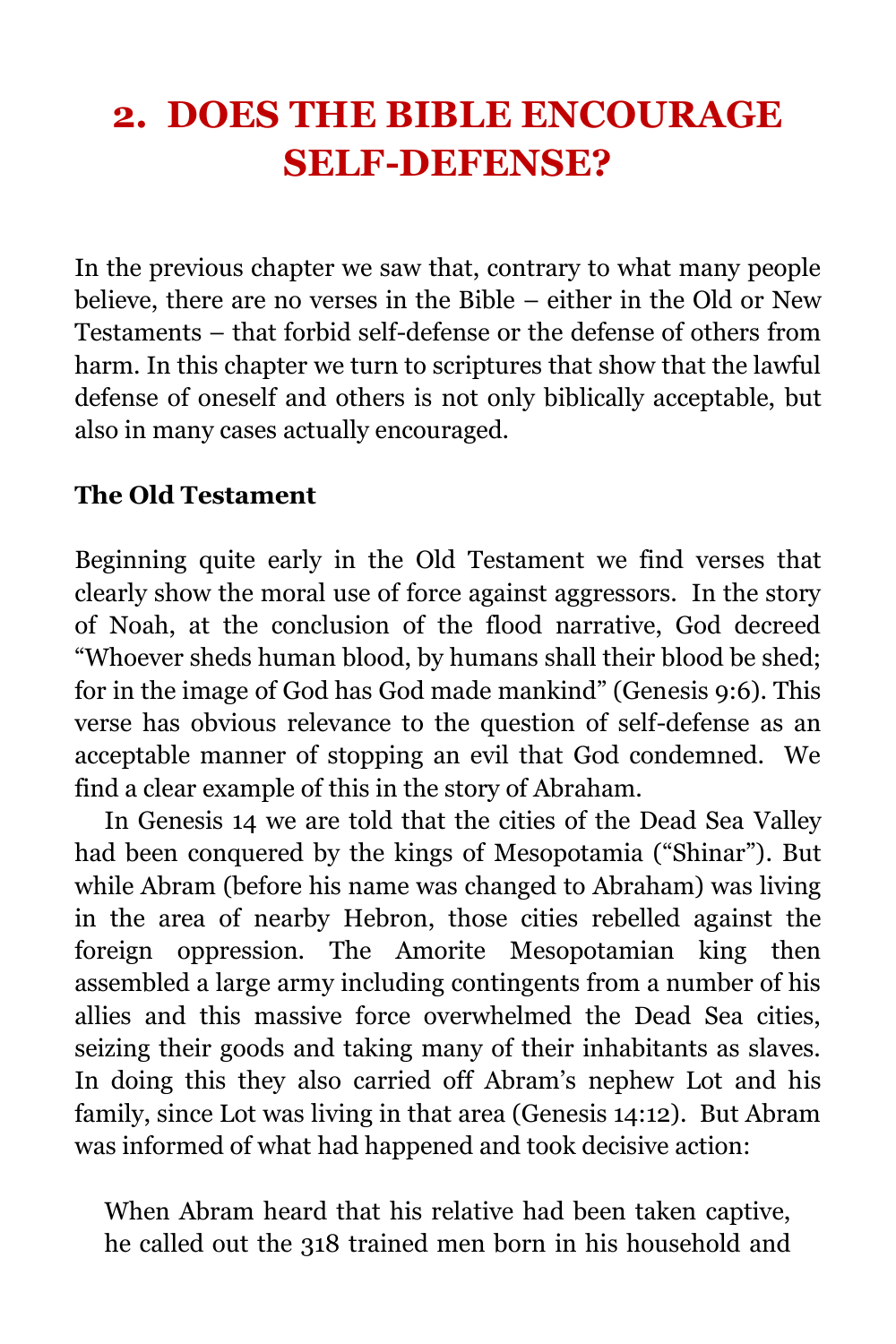went in pursuit as far as Dan. During the night Abram divided his men to attack [the foreign armies] and he routed them, pursuing them as far as Hobah, north of Damascus. He recovered all the goods and brought back his relative Lot and his possessions, together with the women and the other people. (Genesis 14:14-16)

The account shows that righteous Abram had over three hundred "trained men," meaning that they were not simply shepherds and other workmen hastily handed a sword or other weapon. The Hebrew word *hānīk* means an "armed servant" and was used of men whose primary function was to provide armed protection. These men were essentially a small private security force in fulltime service to Abram. The men were obviously well-trained as well as well-armed, as the relatively small group defeated the much larger enemy army.

Abram and his men also gladly gave credit to God for their victory against the vastly superior force (Genesis 14:20), but we should not forget the part these men played in the conflict and how God was able to work through their actions to save the lives of those who were the victims of blatant aggression.

As we proceed through the Old Testament, we find not only examples such as this, but also laws specifically commanding the defense of those who are threatened. Deuteronomy 22:23–27 makes it clear that it is the responsibility of others to come to the aid of a woman who is being assaulted, and in the book of Psalms this principle is spelled out for us: "Rescue the weak and needy; save them from the hand of the wicked" (Psalm 82:4 BSB).

The principle is not simply one of protecting others, but also applies to protecting oneself. In the book of Esther, for example, we find that the Persian king whose empire contained many cities with Jewish inhabitants wrote official letters allowing them to defend themselves:

The king's edict granted the Jews in every city the right to assemble and protect themselves; to destroy, kill and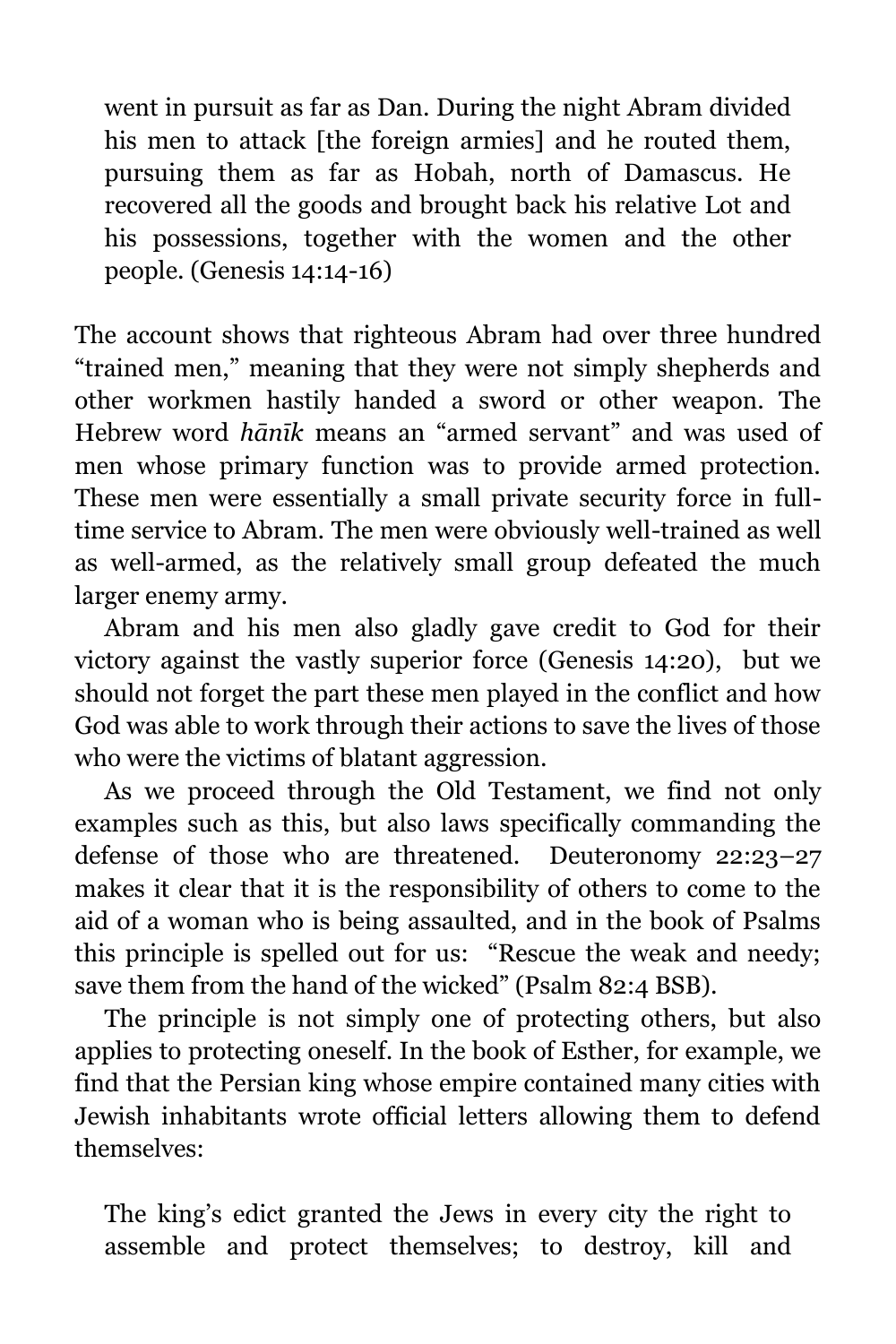annihilate the armed men of any nationality or province who might attack them and their women and children, and to plunder the property of their enemies. (Esther 8:11)

Although this was a human king legislating the right of his subjects to self-defense, the Bible gives no indication that such defense would be wrong. Another clear example of armed self-defense is found in the book of Nehemiah. When the Jews who returned from captivity in Babylon attempted to rebuild the defensive walls around the city of Jerusalem, their enemies began to threaten them and to attempt to stop the rebuilding. In this situation Nehemiah had the workmen arm themselves for their own self-defense:

From that day on, half of my men did the work, while the other half were equipped with spears, shields, bows and armor. The officers posted themselves behind all the people of Judah who were building the wall. Those who carried materials did their work with one hand and held a weapon in the other, and each of the builders wore his sword at his side as he worked. (Nehemiah 4:16–18)

Examples such as these show the clear Old Testament precedent of the morality and, in some cases, the necessity both to possess and to use defensive weapons.

#### **The New Testament**

But if armed self-defense was both allowed and even encouraged in many places in the Old Testament, what about the New Testament? Was the principle of self-protection no longer supported in the teachings of Jesus and his apostles?

The answer is surprising to many people, but it is a clear one. Jesus frequently spoke of situations where people might need to defend themselves or their property. He seems to have alluded to this need, for example, when he said, "When a strong man, fully armed, guards his own house, his possessions are safe" (Luke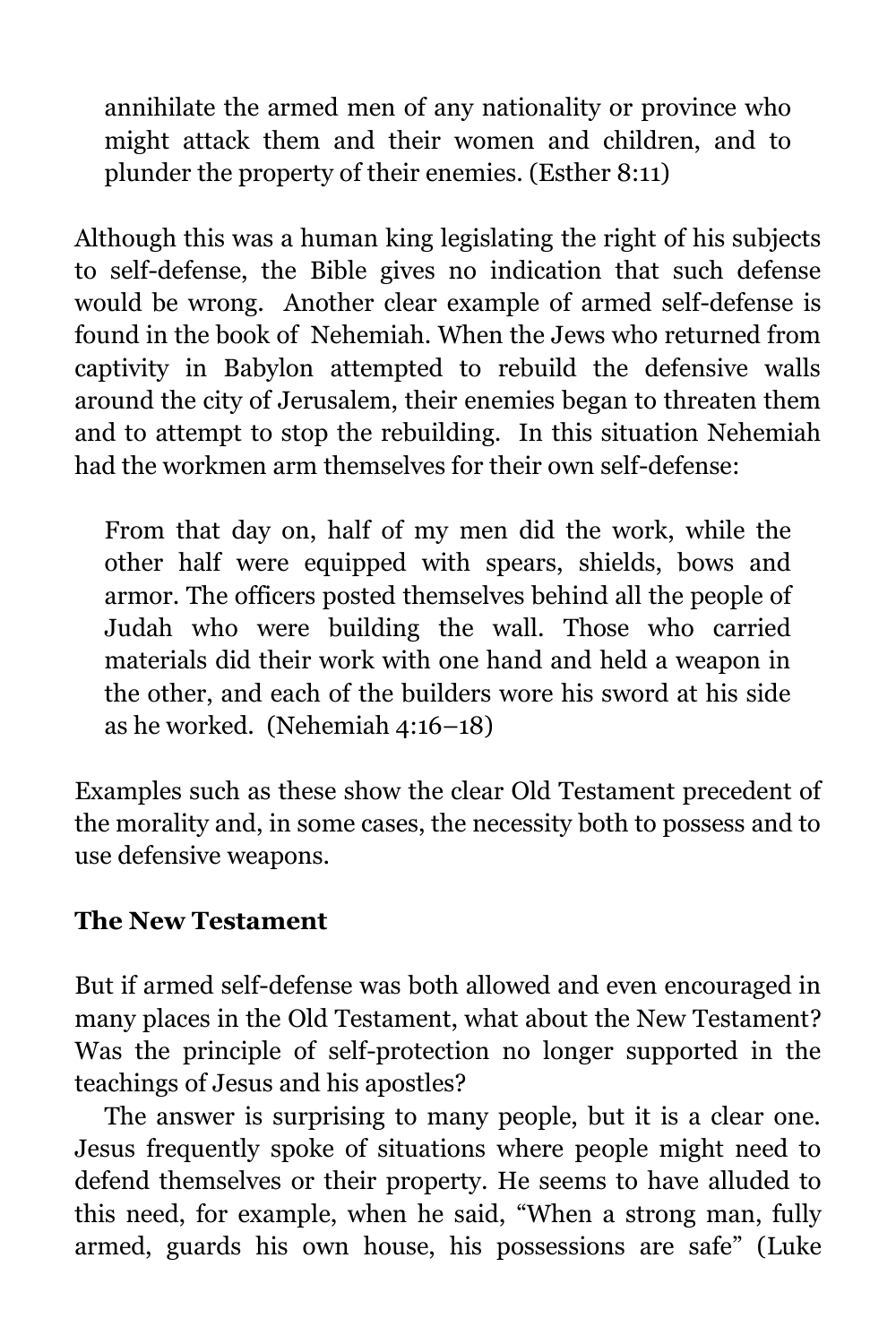11:21). Here, a "strong man" does not necessarily imply someone who is physically strong, but could include anyone who is empowered to protect themselves.

But if such examples seem in any way inconclusive, Jesus left no doubt regarding the need for physical defense that his followers might sometimes have. While he was physically with them, Jesus clearly was able to protect his disciples, but as the time came near that he would leave them, he instructed his followers to take precautions for their own physical needs and protection: "But now if you have a purse, take it, and also a bag; and if you don't have a sword, sell your cloak and buy one" (Luke 22:36).

There is no doubt what Christ meant by a "sword." It was certainly not some kind of small utility knife for food preparation. The Greek word *machaira* that Luke records was primarily a short sword or other blade used as a lethal weapon for offensive or defensive purposes (as we see elsewhere in Luke's writings – for example, Luke 21:24; Acts 12:2;  $16:27$  – and at other points in the New Testament).

But why did Jesus only instruct his disciples to utilize such a weapon near the end of his ministry? Up to that point, Christ had divinely provided his disciples' protection and support, but now he encouraged them to use physical means to provide for physical needs where possible – especially as he knew that his disciples would be going out into a world where physical protection might well be needed.

The roads of the Roman Empire on which the disciples would have to travel often ran through dangerous areas – deserted places and places frequented by bandits and others who might attempt to rob or kill travelers. As the Australian Anglican priest and Bible scholar John Nolland has written, "The sword is thought of as part of the equipment required for self-sufficiency of any traveler in the Roman world" (*Word Biblical Commentary*, Volume 35c: Luke 18:35–24:53). The importance of such a weapon for defensive purposes is shown in the fact that Jesus even advised his disciples who did not have a sword to sell their cloak in order to buy one. The cloak was the outer garment in which travelers slept at night,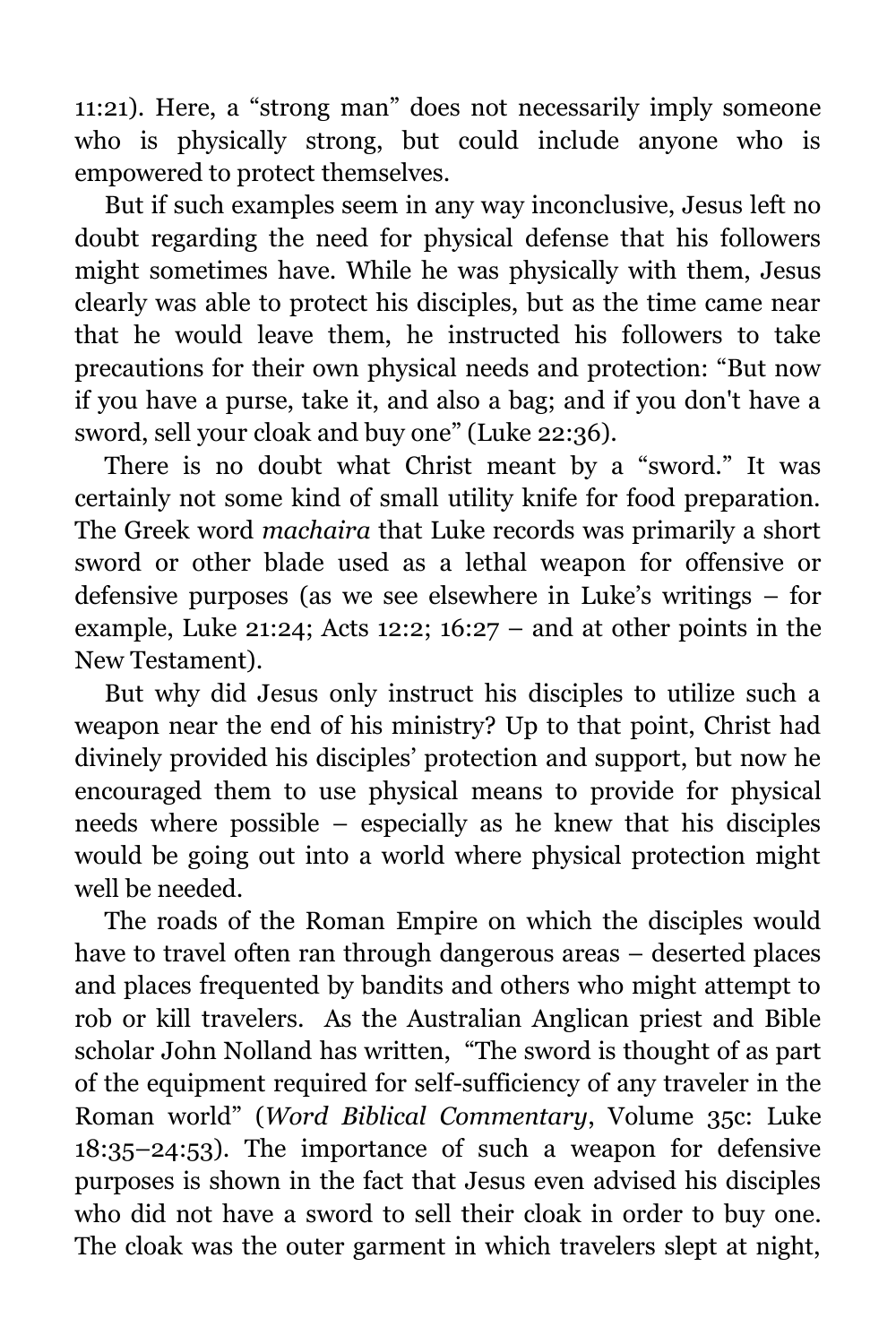and being without one would not be a comfortable situation – yet in his end of ministry instructions Jesus advised it, nonetheless.

It is also at the end of Jesus' physical life that we find other striking examples of Jesus' attitude toward self-defense. As we saw in the previous chapter, it is ironic that the New Testament verse so often quoted against self-defensive use of force – that of Jesus commanding Peter to put away his sword (Matthew  $26:52$ ) – is one in which Jesus did not say to throw away the sword or otherwise dispose of it, but only to put it away. Perhaps his clearest words showing the morality of self-defense were made at that same time: "Do you think I cannot call on my Father, and he will at once put at my disposal more than twelve legions of angels?" (Matthew 26:53). Jesus knew that to use force to act in his own defense would not be wrong, but that it was simply not appropriate at that time given his sacrificial mission.

We see the same natural acceptance of the principle of selfdefense in the writings of the apostle Paul. When Paul's physical well-being was threatened by a beating from Roman soldiers in Jerusalem, he immediately used his Roman citizenship to protect himself (Acts 22:25) and although this is not an example of a use of force scenario, it is nevertheless an indication of Paul's willingness to defend himself by whatever means were available to him. Paul stressed this same principle later when he said "If I have done something worthy of death, I don't refuse to die. But if I am innocent, no one has a right to turn me over to these men to kill me" (Acts 25:11 NLT).

After his arrest, Paul profited from the protection afforded him by armed Roman soldiers, both in Jerusalem and on his way to Rome (Acts 23:16–21), and we find no hint in his recorded statements that he did not gladly accept this physical protection of arms. Finally, in Paul's own writings, we should remember that given the apostle's emphasis on the need for the spiritual armor of God (Ephesians 6:10–17), it is only reasonable to believe that Paul saw physical armor and armaments in the same light – as being instruments of protection against physical threats.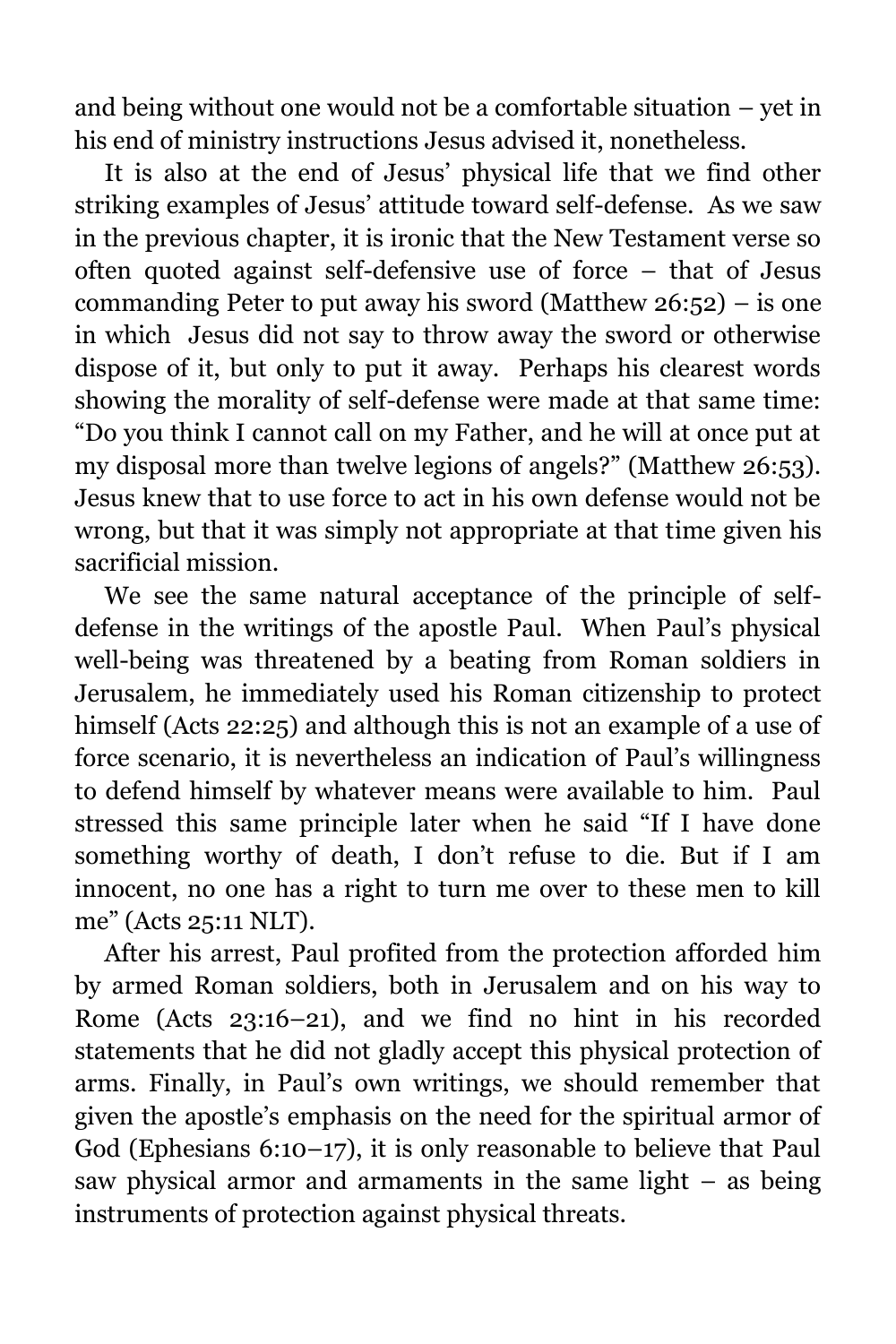# **3. REMAINING QUESTIONS**

In the previous chapters we have seen that the Bible does not forbid self-defense under most circumstances and that there are a number of scriptures showing that the use of force in those defensive situations is both moral and acceptable. Nevertheless, a few final questions may still remain in the minds of some Christians regarding the morality of self-defense, and we look at the most common ones here.

#### **1. Didn't Jesus rebuke the disciples for wanting to bring physical harm on those who opposed them (Luke 9:54)?**

In this instance, some of Jesus' disciples were feeling angry and vengeful when a Samaritan village refused to help Jesus and his followers. Going to Christ, the disciples said "Lord, do you want us to call fire down from heaven to destroy them?" This is an important verse, but it has nothing to do with self-defense. The unfriendly Samaritans were not attacking Jesus and his followers; they simply refused to provide food and shelter for them. Anger and revenge are never reasons for the rightful use of force, and Jesus quickly rebuked his disciples for this approach.

#### **2. Shouldn't we just call for help if we are attacked?**

Calling for help is obviously not always an option that people have. The modern world (especially in most urban areas) is nothing like the small closely-knit communities of ancient Israel in which people were expected to call out for help if they needed it (Deuteronomy 22:27). Sadly, calls for help from aggression today are often ignored by people who are either too selfish or too afraid to get involved in difficult situations. In many jurisdictions of the United States, for example, it can be half an hour or longer before police can reach an area when they are called. By that time, it is often too late for them to help. In any case, self-defense is only needed when calls for help cannot solve the problem or protect from injury or death.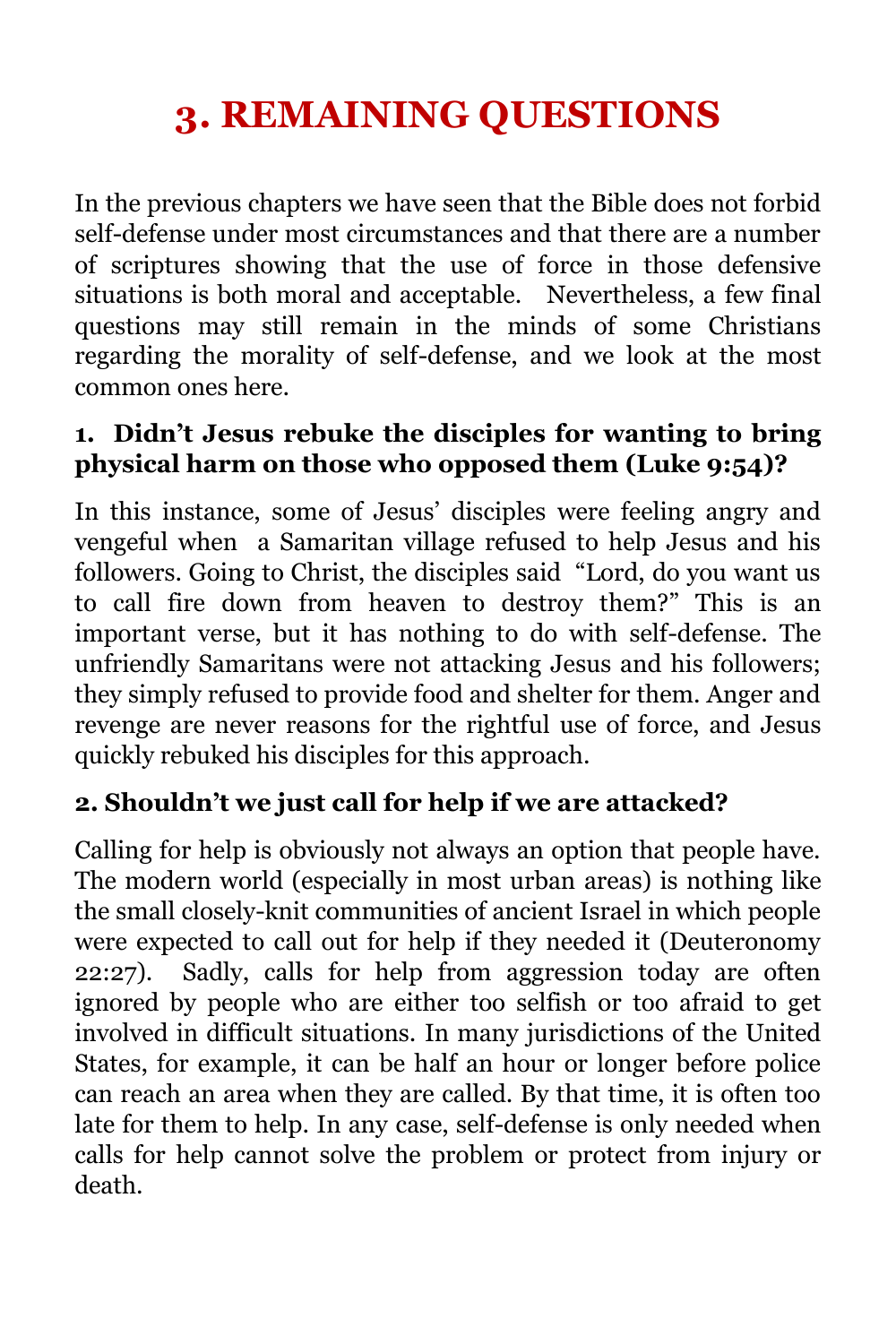#### **3. Doesn't the idea of forceful self-defense contradict Christ's command to love our enemies?**

The simple answer is that the two issues do not affect each other. Parents still love their children even though they may have to correct them, and God loves us even when he may have to correct us (Hebrews 12:6–7). Loving our enemies need not stop us protecting ourselves from their aggression. There is an interesting historical explanation of this principle in the story of the theologian and missionary known as "St. Cyril of the Slavs" (AD 826–869). Cyril was asked "How can Christians fight and at the same time keep Christ's commandment to pray to God for their enemies?" Cyril replied:

Christ … commands us to pray to God for those who persecute us and even do good to them, but He also said to us, 'Greater love hath no man than this, that a man lay down his life for his friends' (John 15:13). That is why we bear the insults that our enemies cast at us individually and why we pray to God for them. However, as a society, we defend one another (excerpted from *The Prologue from Ohrid* compiled by Bishop Nicholas Velimirovic, 1880–1956).

#### **4. Isn't self-defense based on the idea of "an eye for an eye" that Jesus discredited?**

Not at all. Jesus' rejection of the legal principle of *lex talionis* – "an eye for an eye" – has to do with retribution and revenge for harm done in the past. Jesus clearly showed that we should not seek revenge – as we also saw in the teaching of the apostle Paul (Romans 12:17–21), but that has nothing to do with trying to stop those who are inflicting harm on others at the time it is occurring.

#### **5. If self-defense is biblically permissible, why does the New Testament not show the early Christians defending themselves physically?**

Not all self-defense involves the physical use of force. The New Testament does show that early Christians, as a group, utilized various forms of self-protection such as fleeing aggression whenever possible. But the New Testament records overall currents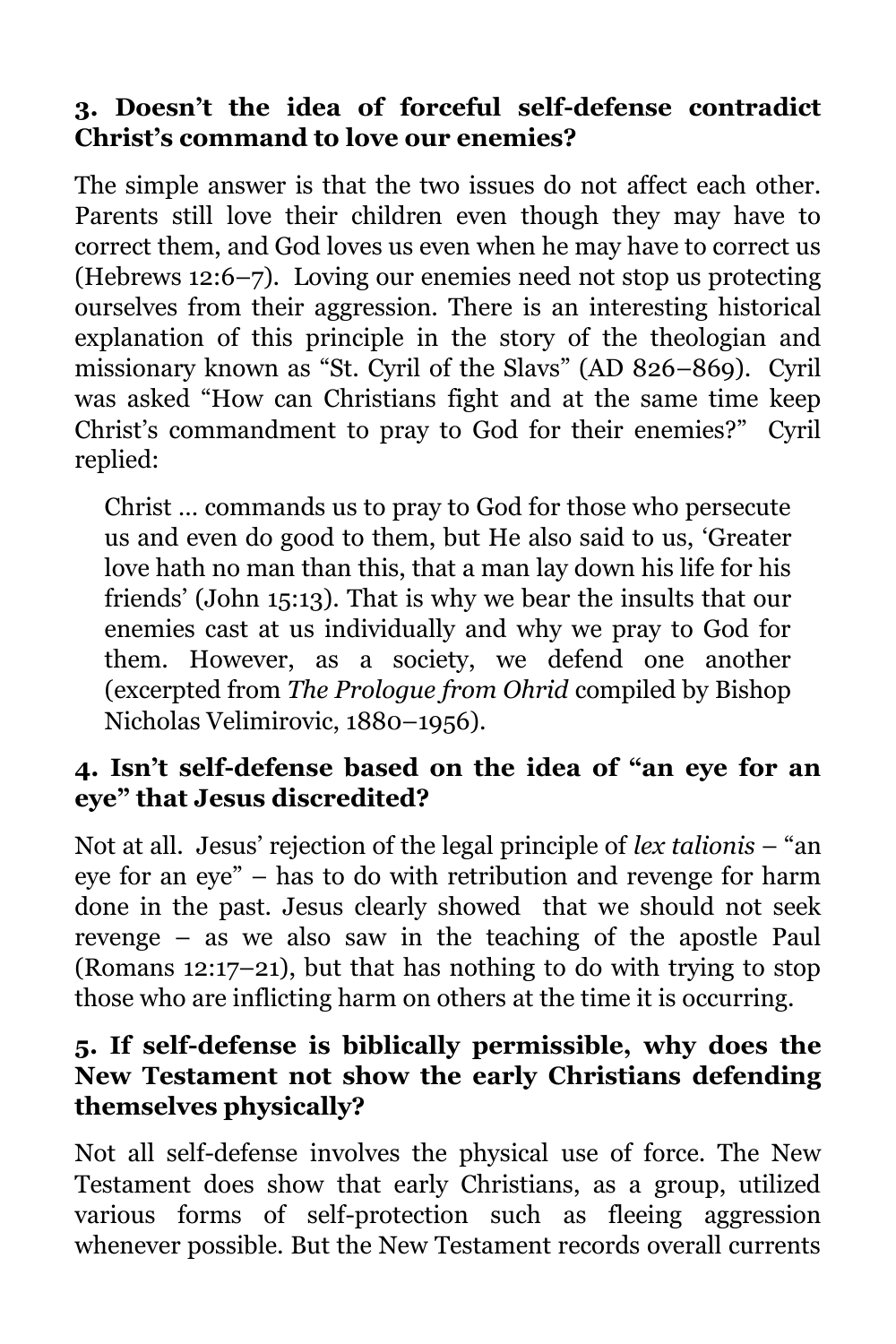in the affairs of the early church, and in most cases it does not concern itself with individual accounts of physical threats or how they were handled. The fact that cases of self-defense are not mentioned does not mean they did not occur – just that they were not central enough to the story to be recorded. In fact, given the large number of Christians in the early church, it is unlikely that none of them were ever involved in instances requiring self-defense, but the fact that nothing is mentioned of this shows just as well that such situations were not regarded as wrong.

#### **6. Doesn't the Government provide for our defense by means of the army and the police?**

Romans 13:1–7 shows that a nation's government has the power to use physical force ("the sword") to protect as well as to punish its citizens. But this does not discount personal self-defense. If a Christian sees no moral problem with a nation's military and police defending its citizens from physical attack, then there would seem to be no reason why it would be immoral for individual citizens to do the same. Unfortunately, in reality, in most situations in almost any nation in the world, the police cannot be present everywhere to stop assault and aggression when it occurs – they can usually only try to do what they can to discourage crime and apprehend the perpetrator after the problem has occurred. That is why the scriptures showing individual exercise of self-defense that we saw in Chapter 2 of this book are so important as they provide biblical evidence for the need for personal protection.

#### **7. Isn't the solution to violence just peace?**

This is a nice thought, but an unrealistic one. In the real world, nonresistance to aggression, like lack of punishment, invariably creates greater scope for an evildoer to do evil (Ecclesiastes 8:11; etc.). Just as the idea of peace – no matter how attractive it may be – does not stop nations attacking and invading other nations, so the concept of peace does not stop the aggression of individuals who reject and even despise peace. Just as it is necessary at times for nations to use force (as against the Nazi-perpetrated evils such as the Holocaust), so force is sometimes necessary to stop violence such as rape, injury, or worse, at the personal level.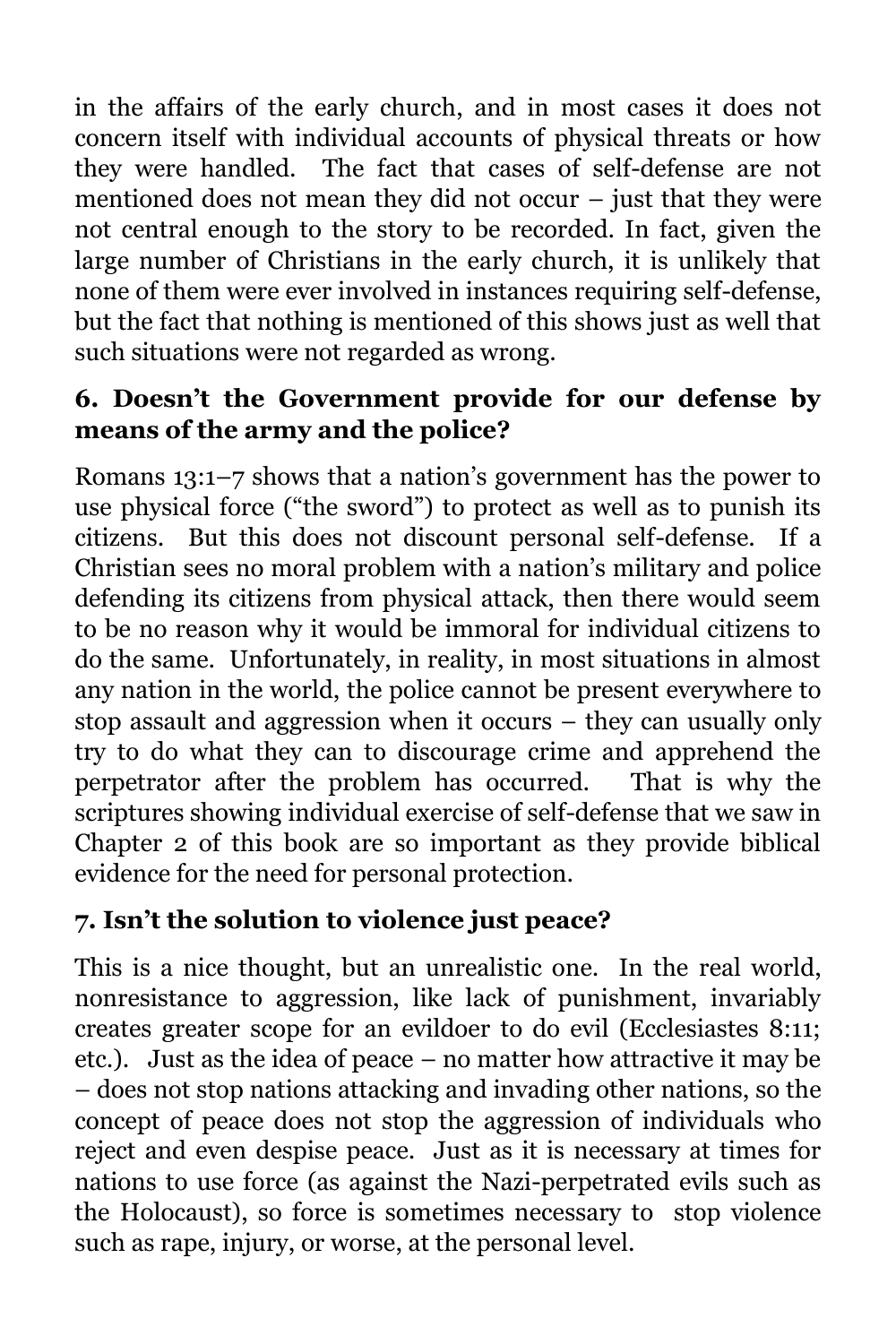#### **8. Isn't preparing for self-defense – obtaining weapons or training – a lack of faith in God's power to protect us?**

If this were the case, Jesus would not have instructed his followers to obtain a sword for possible self-defense (Luke 22:36). In Chapter 2 we read how Nehemiah 4 records the defensive preparations and precautions the Jews took when rebuilding Jerusalem while in physical danger of enemies who might attack them: "we prayed to our God and set a guard as a protection against them day and night" (Nehemiah 4:9 ESV). This does not show lack of faith on the part of Nehemiah and the Jews – in fact, just a little later Nehemiah recorded the command "Wherever you hear the sound of the trumpet, join us there. Our God will fight for us!" (Nehemiah 4:20).

The warrior David exhibited the same attitude "I put no trust in my bow, my sword does not bring me victory; but you give us victory over our enemies" (Psalm 44:6–7). David had weapons and trained with them, but he trusted God for the outcome, just as he did when he defeated Goliath (1 Samuel 17:45–47). The larger answer to this question is that God always encourages us to do what we can for ourselves, and faith comes into play in trusting that he will help us with those things we cannot do.

#### **A God-given Option**

Hopefully, the previous pages have demonstrated that there is no real reason why the Christian need reject the idea of self-defense as both a rational and a righteous response to much of the evil that is in the world. But that does not mean that the use of force in selfdefense is not without very serious moral responsibilities, and we will look at these in the following chapters of this book.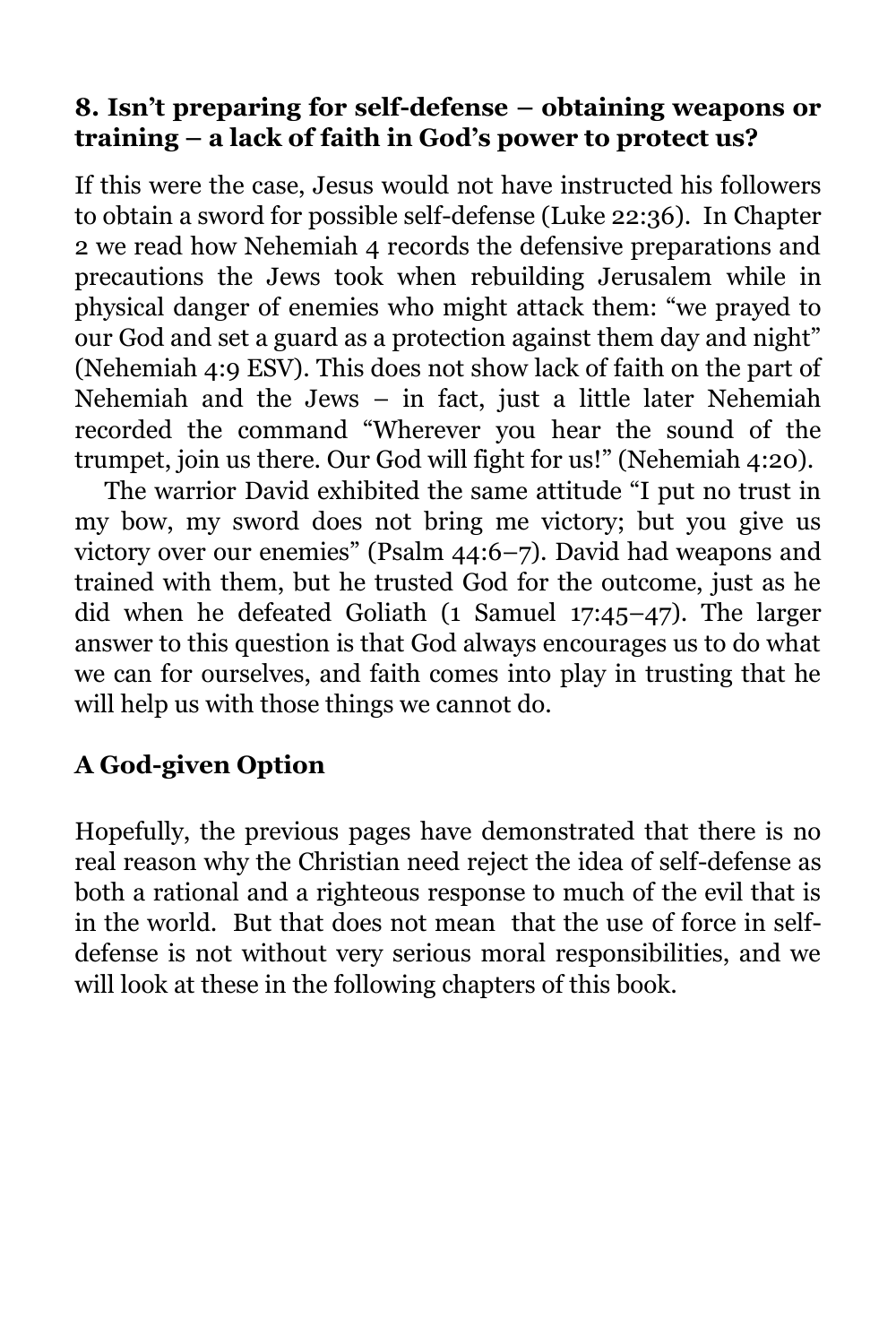## <span id="page-21-0"></span>**4. AVOIDING THE NEED FOR SELF-DEFENSE**

Even though the Bible does not condemn self-defense and allows it under most circumstances, that does not mean self-defense is always moral and right. In this and the following chapters we will look at situations where the use of force in self-defense could still be immoral and wrong – and how we can make sure that we are staying within the bounds of what is right in protecting ourselves and others.

Essentially, the morality of use of force depends on three things and we will look at each in turn. In this chapter we look at the most primary aspect of the morality of avoidance – simply avoiding getting into a situation where the use of force might be needed. This is basic because if we engage in the use of force when it could have been avoided, we have clearly broken the law of loving our neighbor, and in most cases this will be a legally punishable situation as well.

#### **Jesus Walked Away**

Avoiding the need for self-defense is not always possible, of course, but in a great majority of cases we can avoid dangerous or potentially dangerous situations by staying away from them. In the Bible we read of Jesus avoiding areas where he might be threatened and although his situation was different from ours in many ways, it is no different in this aspect. For example, John's Gospel tells us that over a period of time "Jesus went about in Galilee. He would not go about in Judea, because the Jews were seeking to kill him" (John 7:1 ESV). When Jesus did feel it was necessary to go into the potentially dangerous area, we are told that he went "not publicly, but in secret" (John 7:10).

It is important to understand that the avoidance of the need for selfdefense is not just about avoiding potentially dangerous areas, however. It is also about avoiding potentially dangerous people and situations. We see this clearly in the life of Jesus who often slipped away when it became obvious that emotions were beginning to escalate, or people were beginning to show other problematic signs.

Consider the time Jesus slipped away from the people of his hometown when they became upset at what he said in their synagogue (Luke 4:28–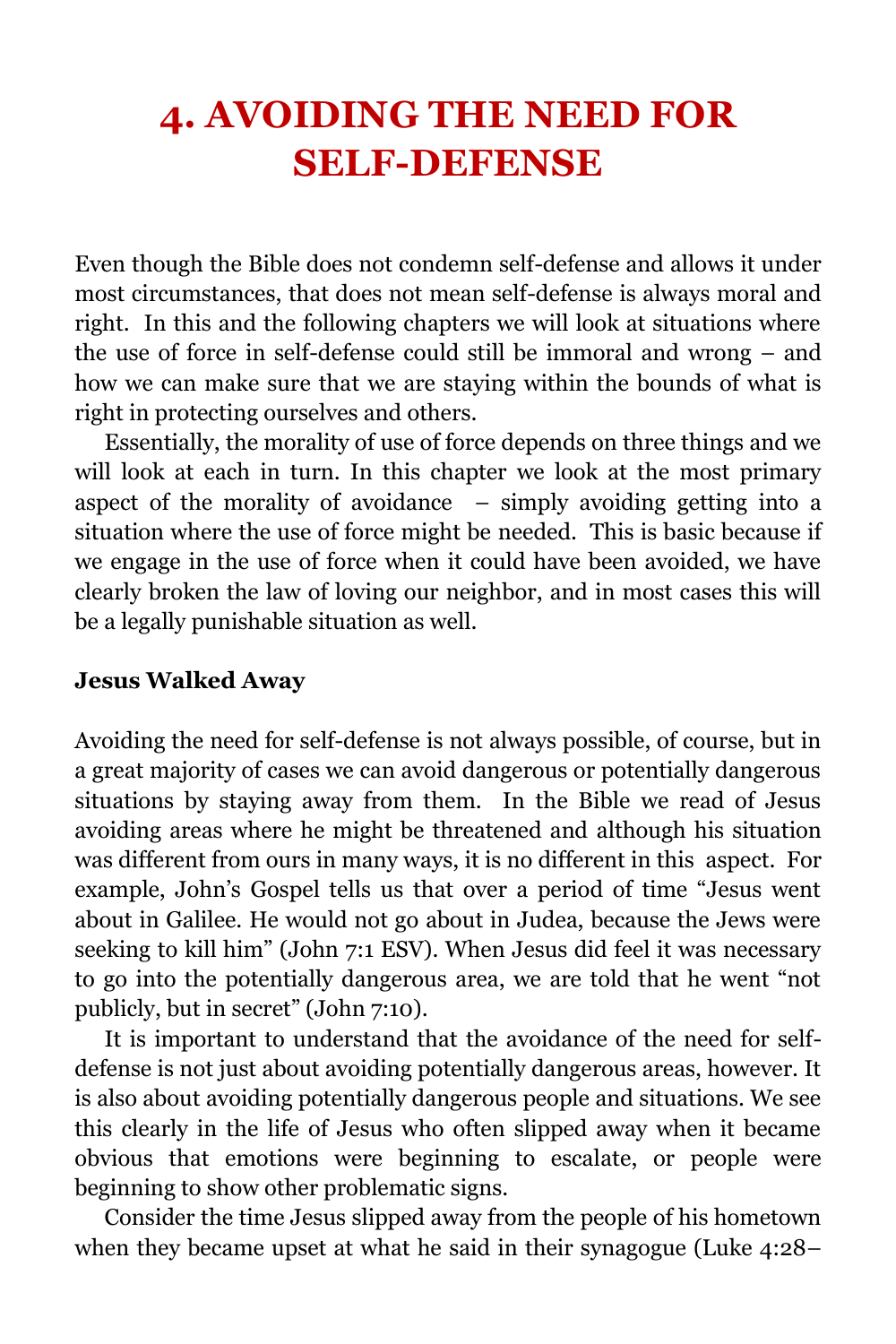30), or the time individuals became angry at what he said in the temple at Jerusalem and "they picked up stones to stone him, but Jesus hid himself, slipping away from the temple grounds" (John 8:59). We see multiple situations like these – where Jesus avoided conflict by simply leaving those who were becoming angry or upset.

As writer Gary Thomas demonstrates in his book *When to Walk Away*  (Zondervan, 2019), Jesus frequently walked away from people when he realized that staying would lead to conflict. Thomas' book includes an Appendix listing over forty instances in which the Gospels show that Jesus employed this principle in one way or another.

We see the same principle of avoidance being utilized by the apostle Paul. The book of Acts tells us that when the Jewish leaders in Damascus conspired against him, "Day and night they watched the city gates in order to kill him. One night, however, his disciples took him and lowered him in a basket through a window in the wall" (Acts 9:23–25 BSB).

Just as Jesus and Paul avoided going into or staying in certain areas that could have proved dangerous, so we can often avoid the need for selfdefense through simple evasive action – shopping in a different part of town, choosing a different parking area, not going into deserted or potentially dangerous areas late at night, and in many similar ways. By simply modifying our lifestyle patterns, we can often avoid the need to protect ourselves. Even those who are trained and licensed to carry defensive weapons have a very difficult time justifying using them if they do not take normal precautions by avoiding areas or situations where there might likely be a problem.

This is a vital point to understand. Even when it is morally acceptable to protect ourselves and we have the legal right to do so, getting into a situation that could have been avoided is frequently both morally and legally wrong.

#### **The Issue of Escalation**

Even when we do our best to avoid potentially dangerous areas and people, we may still find ourselves in an unexpectedly contentious situation that could lead to our well-being or even our lives being threatened. That is why we should never forget a final and vital aspect of avoidance – avoiding situational escalation.

For example, we might be going through our day with no expectation of trouble at all – simply trying to get home on a cold snowy evening. But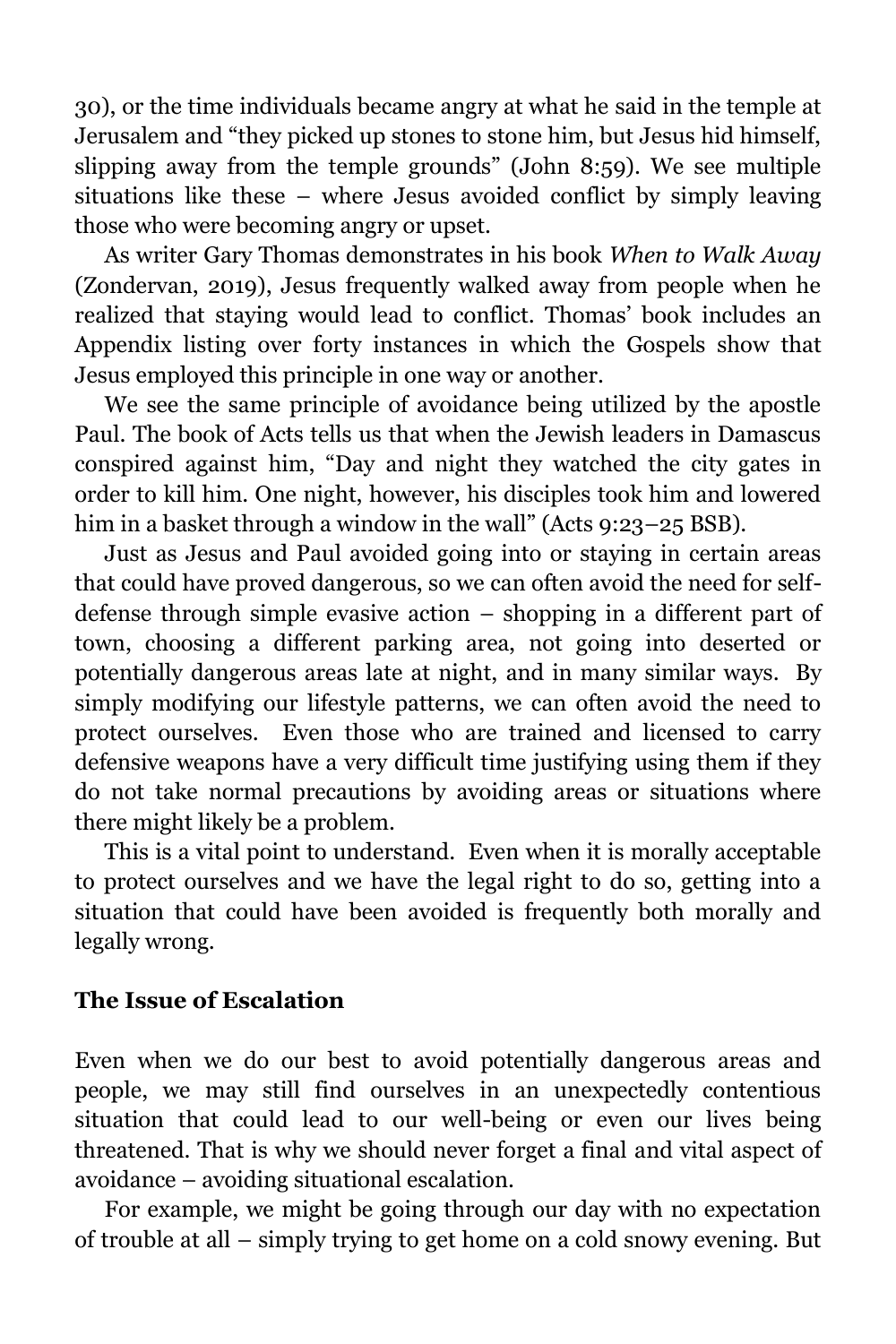if we suddenly lose control of the vehicle we are driving due to ice on the road and we run into someone else's car, our situation could suddenly change from being peaceful to being anything but that. In the age in which we live people are increasingly without self-control, and we see examples of "road rage" over even the slightest things. Dealing with an enraged driver who feels that they need to somehow get even for an accidental situation can become an almost instant matter of self-defense if we are not careful.

That is where the avoidance of escalation comes in. As Christians we always need to strive for humility and gentleness in our interactions with others, but if we suddenly find ourselves the object of enraged verbal abuse we need to be especially careful in how we respond. This principle is found throughout the Bible, but nowhere more than in the book of Proverbs. The proverb that tells us "Do not answer a fool according to his folly, or you yourself will be just like him" (Proverbs 26:4) applies directly to situations where we must not return angry speech with more angry speech. The proverb that says "A gentle answer turns away anger, but a harsh word stirs up wrath" (Proverbs 15:1 CSB) applies equally. In most courts of law, having refused to retaliate in kind as long as possible when we are threatened is a potent defense, and there is no doubt that this is also the morally preferable approach.

In the legal aftermath of many self-defense situations, even those who defended themselves against unprovoked and unwarranted aggression may find themselves in serious trouble if they escalated the situation in any way. This applies not only to verbal escalation, but also to situations where someone responds to aggression with a much higher level of force – as when a person unnecessarily defends themselves with a firearm, for example, when they are subjected only to verbal or other lesser threats.

Refusing to escalate a situation is one of the most important things we can do if we find ourselves in circumstances where conflict appears to be likely or unavoidable.

#### **Avoidance Is Always the Best Defense**

The principle of avoidance is more than simply reacting to situations that arise in our individual circumstances, however. It applies just as much in group settings. A case in point – and one of particular importance to many Christians – is that of whether guards should be employed to help protect worshipers in church meetings. Sadly, instances of attacks on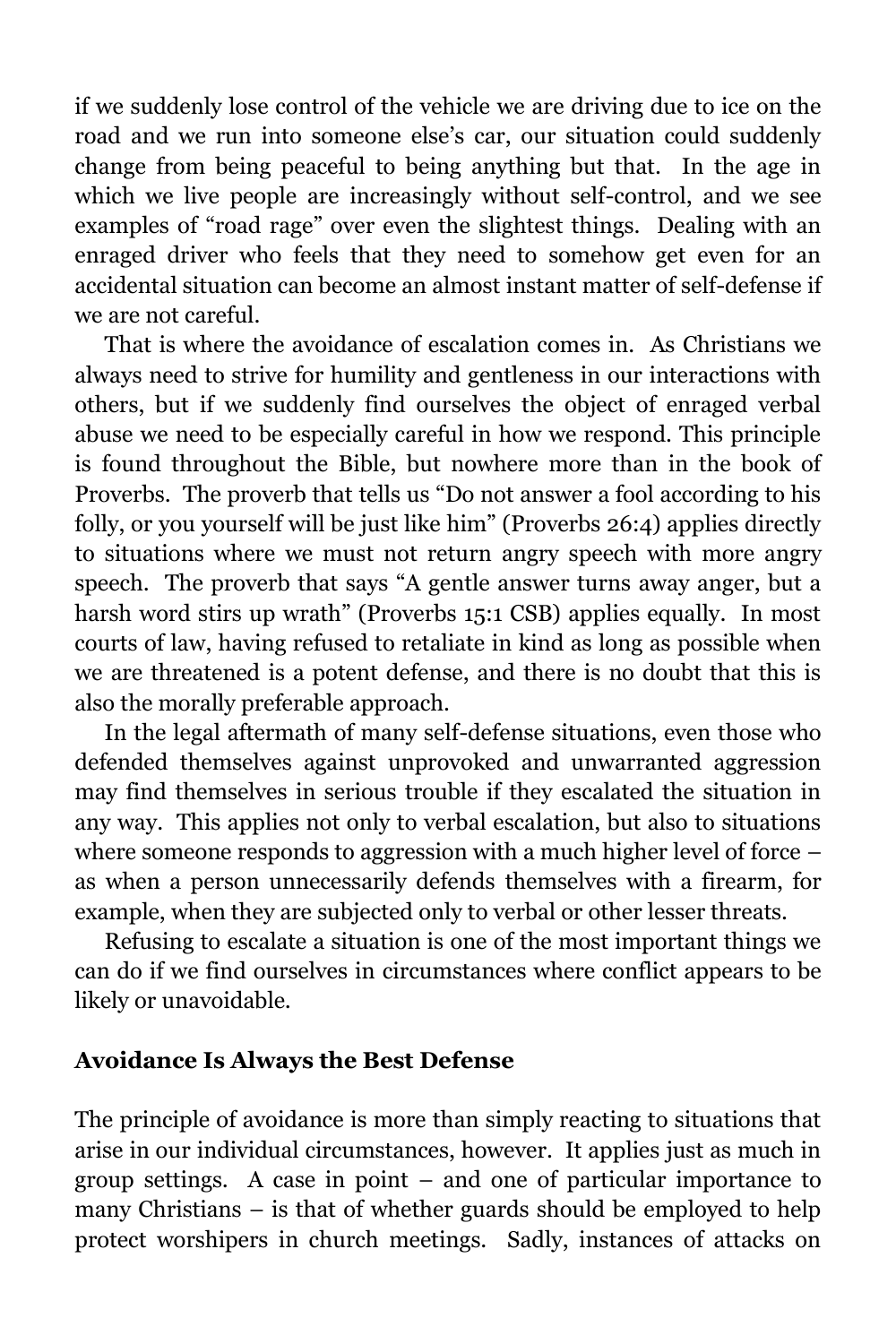Christians gathered in churches are increasingly common – not only in cultures where believers are threatened by militant persecution, but even in relatively "safe" areas of the world. For example, in the United States violence against churches has greatly increased in recent decades. Armed attackers have increasingly targeted Christian churches due to hatred of the Christian faith, especially because churches are often seen as "easy targets." Precisely because of this perception, many of the tragedies that have occurred could have been prevented or minimized by properly trained and equipped individuals.

Many people recoil at the idea of having any kind of guards – especially armed guards – in or around churches. But as Ed Stetzer, Billy Graham Distinguished Professor of Church, Mission, and Evangelism at Wheaton College in the United States, has recently written, in the modern world of terrorism, hatred of Christians, and the increasing mental instability of many, "the time is past for naivety about the need for security… in churches" ("How Christians can respond to this latest church shooting," CNN.com, November 6, 2017).

Stetzer points out the urgent need for churches everywhere to develop strong relationships with law enforcement in their communities, to get guidance and help where appropriate from professional security services, to carefully train church staff and volunteers – especially greeters who may be the first to see trouble coming – and to provide wherever possible "visible deterrence" to discourage attacks. There is no lack of faith involved in taking such an approach, and it is ultimately yet another example of the avoidance that should be primary in all moral self-defense.

Once we have done everything we can to avoid the need for engaging in self-defense, there are still other things we can do to ensure the morality of its use. In the next chapter we will look at the second of these principles.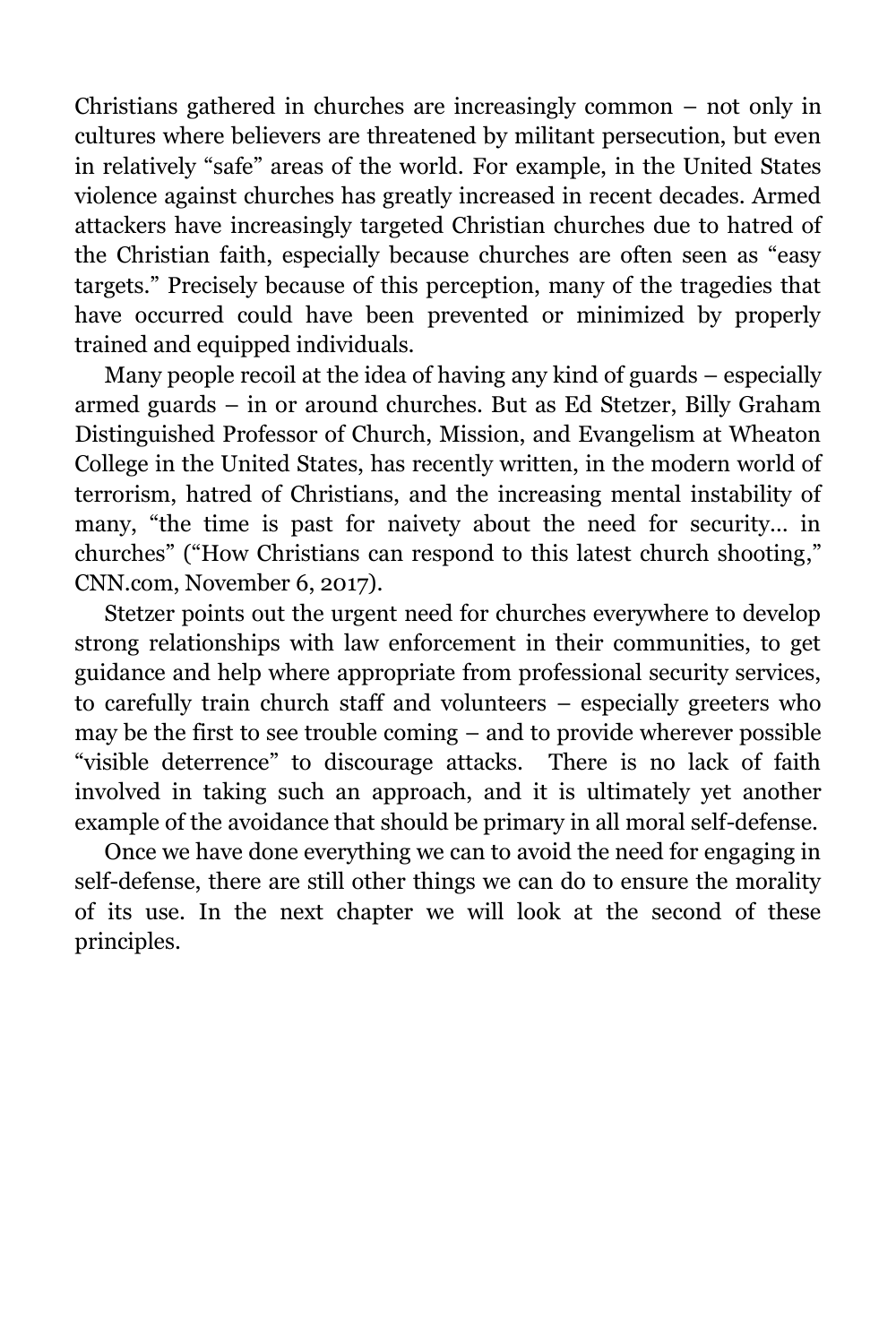# <span id="page-25-0"></span>**5. BALANCED SELF-DEFENSE**

In the previous chapter we mentioned the importance of not escalating situations that might lead to defensive action becoming necessary. This basic principle of non-escalation also applies in situations where selfprotection does become needed. If a Christian comes under physical attack and needs to act to block imminent harm to themselves or others, the need and the response should always be balanced. No court of law will find someone innocent who responds to minor affronts with a much more destructive response – especially a lethal one.

The principle of balanced response is well established in legal precedent, and it is a solid moral principle, also. Although the Old Testament law of "an eye for an eye, a tooth for a tooth" (Leviticus 24:19– 20 NLT) applied originally to issues of balanced legal redress, the principle of not overreacting in self-defense situations, of not going beyond the level of the threat, is both biblically sound and legally vital.

#### **The Goal of Defense Is to Stop an Attack**

At its most basic level no one – Christian or otherwise – should ever proceed to engage an aggressor with the intention to kill them. The goal of all moral self-defense is simply to *stop* the aggressor and the aggression. Attempting to do more than simply stop an aggressor is almost always based on anger and feelings of retribution and vengeance and is certainly not based in an attitude of forgiveness. Naturally, in situations where a person's life is directly threatened, a lethal response may become necessary to stop a lethal attack – but a non-lethal attack should not be escalated beyond that point.

This means that the concept of "teaching someone a lesson" or similar vengeful approaches has no part in the Christian response to an attack on oneself or others. It means that while individuals have the moral right of self-defense, they are not morally empowered to exact punishment on others. That is the job of the legal systems of the world, and defensive action should aim to stop aggression and no more. This may not be easy for some to do as it is certainly true that in many cases the legal systems of the world do not always punish the aggression of wrongdoers when they are apprehended. In all too many cases, perpetrators are given a legal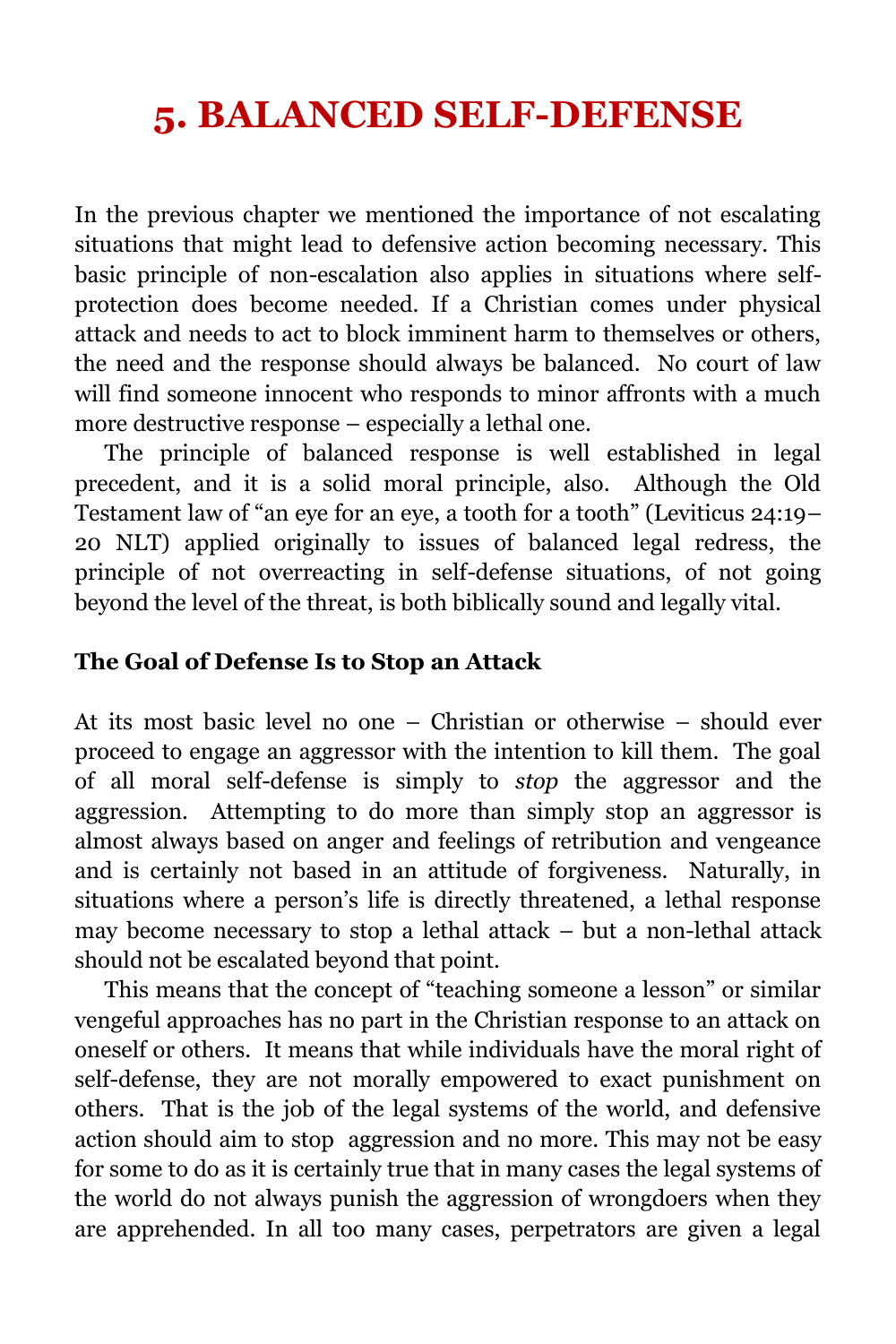"slap on the wrist," even for repeated acts of violence, and then released to harm others.

Nevertheless, for the Christian, the situation is clear – the believer must not enter into attempted punishment or revenge. The Old Testament teaches this through many injunctions such as "Do not say, 'I'll do to them as they have done to me; I'll pay them back for what they did'" (Proverbs 24:29), because God promises to judge the unrepentant guilty: "I will take revenge; I will pay them back" (Deuteronomy 32:35 NLT). The New Testament continues to teach this same principle without any change. For example, the apostle Paul says in Romans chapter 12, "Dear friends, never take revenge. Leave that to the righteous anger of God. For the Scriptures say, 'I will take revenge; I will pay them back,' says the LORD" (Romans 12:19 NLT).

In a situation where a Christian is able to successfully block aggressive actions against himself, herself, or others – so that a threat is no longer present – that is the time not for revenge, but to pray for our enemies (Luke 6:28). This verse is often seen in the abstract, as though it applies only to praying for those who *might* harm us, but it applies just as much, if not more, to enemies who *have* attacked us and who have been successfully resisted. In such circumstances we can and should pray that the enemies' eyes be opened to see the wrong of their aggression and to turn from it. Sometimes aggressive individuals turn from their behavior simply because those they attacked do not use the situation for revenge when they have opportunity.

We see an example of this in the story of David's treatment of the murderously jealous King Saul. When David was forced to flee into the Judean mountains after Saul attempted to kill him, David received a seemingly providential opportunity to kill Saul, yet he resisted the temptation and spared the life of the angry king. When Saul realized what David had done he said "May you be blessed by the LORD, for you have had compassion on me" (1 Samuel 23:21 ESV). We too can pray for our aggressors, that God would bring them to the same understanding, if we are merciful in simply stopping their attack rather than retaliating and taking our response further than necessary.

#### **Balance in Threat Response**

The principle of not counterattacking beyond the level of the original attack also means that the use of training and the selection of proper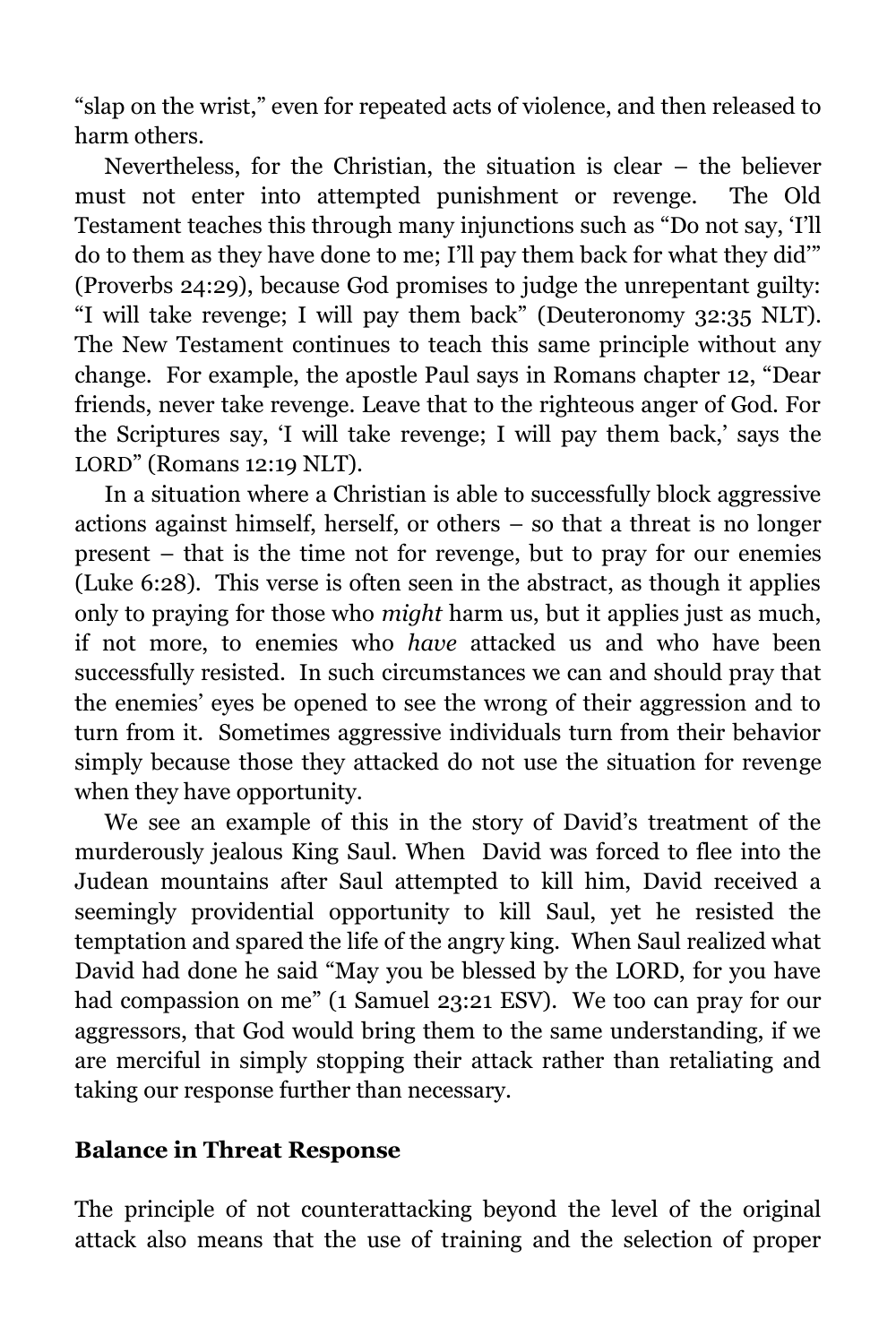defensive tools is of the greatest importance for moral self-defense. Many people who decide to carry a defensive weapon choose and carry only a firearm. This is not an illogical approach as a firearm can often be the best tool to stop an attack made with potentially lethal weapons such as clubs, knives, or other firearms. But it can be a mistake to carry only a firearm and thus only have the option of responding with a lethal weapon to what may be a non-lethal threat.

That is why armed police officers invariably carry other defensive tools on their belts in addition to their holstered firearms. Most armed police officers today also carry a baton or nightstick, a can of pepper spray or other chemical agent, and perhaps a taser or other electrical stun device. No police department considers officers so equipped to be too heavily armed – rather it is understood that they are simply equipped to respond to threats at multiple levels without escalating or making a situation a lethal one when it is not necessary to do so.

For the same reasons, the Christian citizen who chooses to carry a lethal defensive tool such as a firearm should, if possible, carry a nonlethal device in addition. Even from a physical, practical perspective, this is a sensible approach because firearms can and sometimes do malfunction and many are not as potent as people often think. So having a backup defensive tool is often wise. For the Christian, the option of a non-lethal response is also morally important.

In this context, we will briefly review some of the defensive tools that are available and legal to carry in *some* areas. (It is vital that a person know and understand the laws of their own areas before purchasing or carrying such defensive tools, as they may be illegal or require licensing in many jurisdictions).

#### **Defensive Tools**

When it comes to possessing defensive weapons, we read in the New Testament that the apostles owned short swords. On the night Jesus was betrayed, when he asked the disciples if they had swords, they immediately confirmed that they had two – which Jesus said was enough (Luke 22:37-39). This does not mean that two weapons were sufficient for the size of their group, but that they were enough to physically fulfill a prophecy Jesus had in mind (Isaiah 53:12). But Jesus did not chide the apostles for having weapons, and he must have been aware that some of the disciples were armed throughout the years he spent with them. In that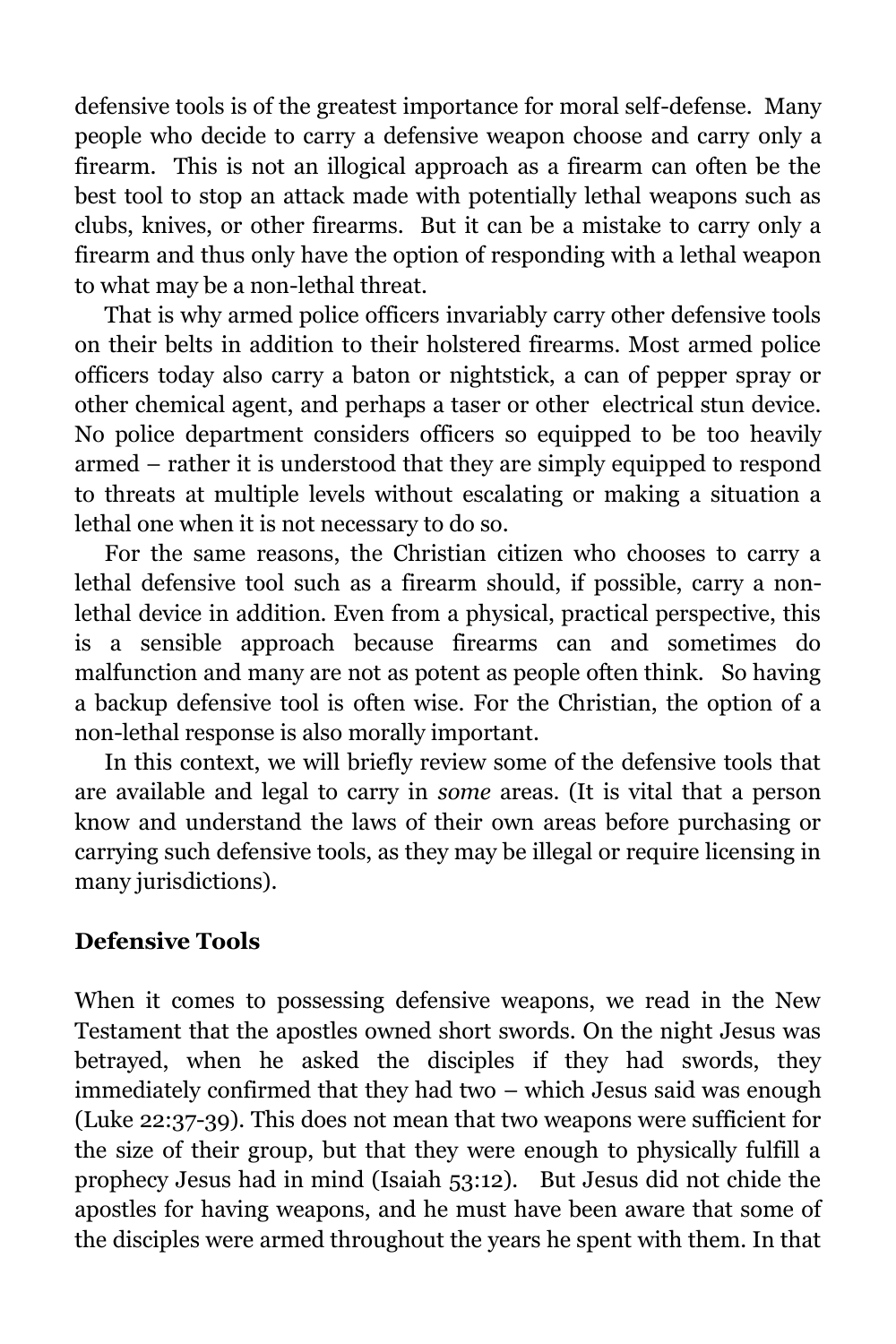age, the short sword was one of the few portable defensive tools available to people, which is why that is what the disciples had. Today there are several tools that can be considered for personal defense.

Handguns are usually the first type of weapon people think of when it comes to personal protection, and they are certainly among the most powerful and commonly used defensive tools. Yet handguns are not without limitations and potential problems as defensive tools. Handguns are not as powerful or lethal as most people presume and are actually non-lethal about eighty percent of the times they are used in defense situations. This is not to downplay the seriousness or inherent danger of such firearms as potentially lethal weapons, but to stress that handguns are not the almost magical "manstoppers" often portrayed in Hollywood films. Also, the effective use of handguns – especially semi-automatic pistols – requires proper training, and this will be considered in the next chapter. Handguns are also strictly controlled in many areas and often require licensing to be legally carried, if that is even an option. Despite their limitations, where handguns are legal to own and carry they do represent the most potent self-defense tools that are available to private citizens.

Knives and other edged weapons should normally not be considered as defensive tools, as they are widely viewed as the weapons of choice of criminals and are often as tightly legislated as handguns, which are superior. Although potentially deadly, knives obviously have limited "reach," thus increasing the danger to the user, as they could be wrestled out of a person's grasp and used against them. Accordingly, knives require a good deal of training if they are to be utilized defensively. Experts agree that in most cases, for most people, knives are simply not a good choice for personal protection.

While the collapsible batons carried by many police officers are also available to civilians for carry where legal, these too are not usually a good choice for most personal defense situations as they can be heavy, have somewhat limited reach, and definitely require training to be used effectively. Batons are also potentially lethal instruments and are legally regarded as such in most cases.

Tasers and electric shock devices are increasingly common as selfdefense tools as they are less than lethal (in most cases), have extended reach (in the case of tasers), and require relatively little training. Electric stun guns, although they may seem similar, are less useful as they have no reach, usually require unobstructed skin contact, and are often not very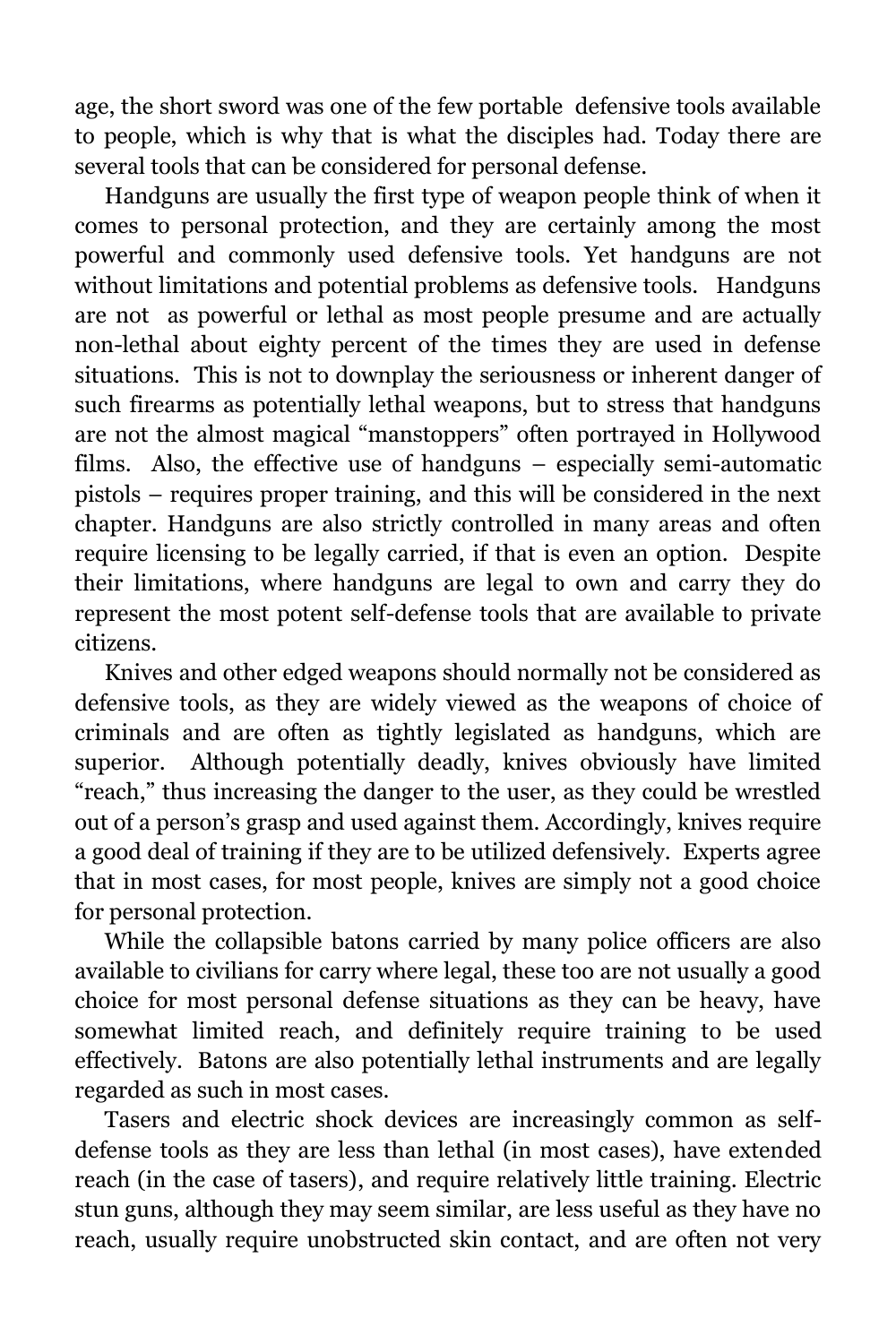effective. Where legal, tasers often represent a good and usually nonlethal choice for personal defense, though users should be sure to understand their dangers and to get instruction in their use (even if only through online videos) where possible.

Chemical sprays such as "Mace," tear gas, and various form of pepper spray are probably the most commonly used self-defense tools. Simple to use and widely available, they are not without problems, however. Such chemical sprays can lose pressure over time and so must be checked periodically by "test firing" them – which in time also lessens the pressure and amount of chemical available. (Some sprays have additional pressurization systems or utilize non-pressure delivery methods, and these are preferable, though more expensive). It is also often difficult to use chemical sprays without the risk of "cross contamination" – getting the spray on oneself – especially in windy conditions or in enclosed spaces. However, a good quality pepper spray of reasonably large capacity (tiny keychain pepper sprays should be avoided) can be an effective primary defensive tool where nothing better is possible and can also serve as a non-lethal alternative to other weapons.

If nothing else is available, many everyday objects can be used to assist a person in a defensive situation. Even pens and rolled-up magazines have been successfully used as improvised defensive tools in many instances. That being said, many items advertised as alternative "self-defense items" are of questionable use and/or legality and most of these exotic or otherwise unusual items are better off avoided.

Finally, for those who have the health and strength to utilize it, training in martial arts such as karate, judo, hapkido, and kung fu is not necessarily at variance with Christian ideals and principles. Originally, many of these self-defense systems of unarmed combat were developed and taught as part of ancient Oriental religious systems. Today, most martial arts are taught and practiced more as physical training and athletic sports, but care should be taken in this regard. Some systems, such as aikido, may still retain their religious underpinnings and these might be best avoided by Christians.

Most martial arts are taught from a purely physical perspective, however, and modern forms such as Hawaiian Kenpo or the Israeli Krav Maga that blend techniques from various systems can provide especially helpful self-defense training.

There are also Christian dojos that teach martial arts while keeping the principles of Christianity in mind. Nevertheless, all martial arts rely on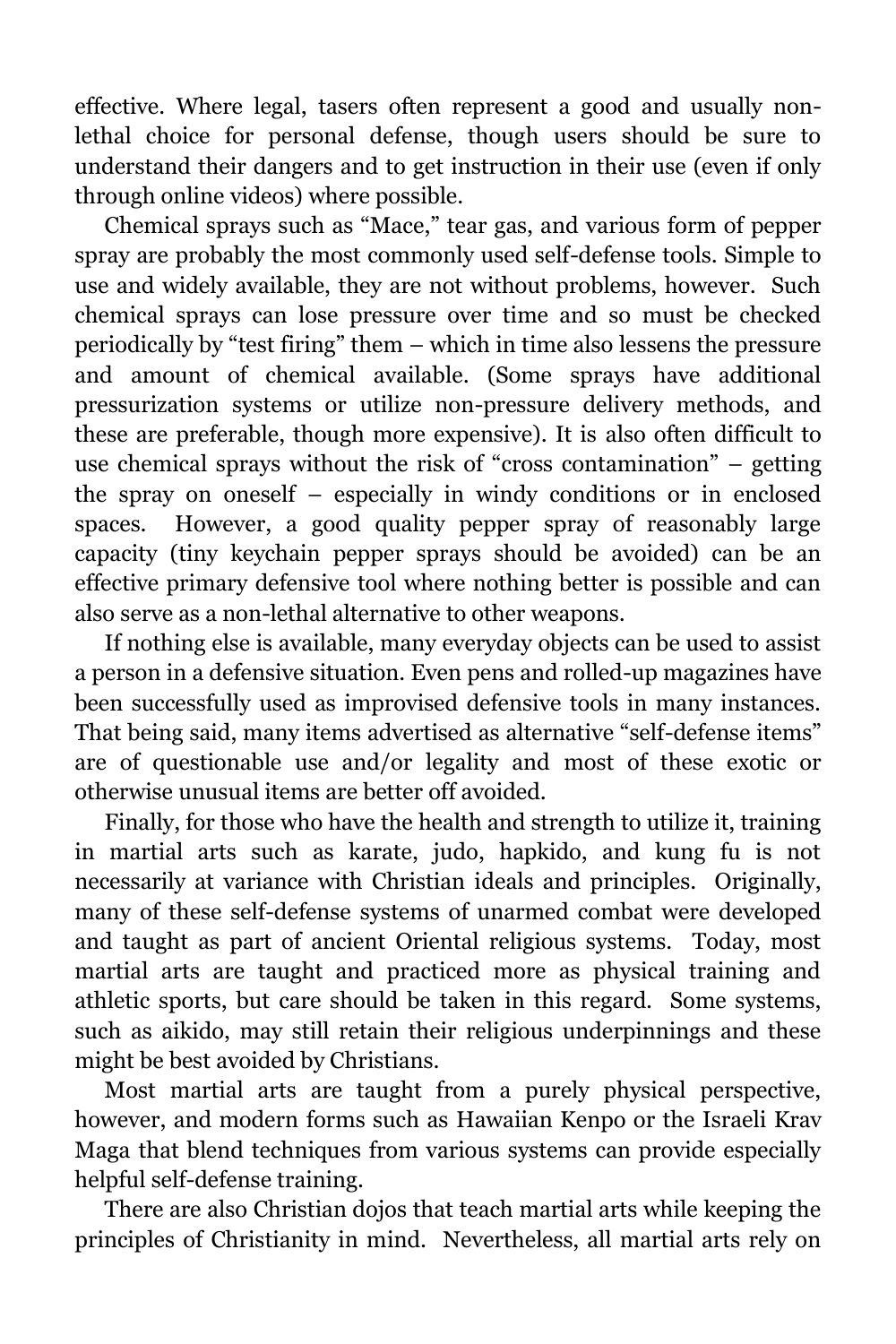contact with an assailant and despite Hollywood and competition stereotypes, they can be dangerous to employ against any kind of armed assailant. On the other hand, these arts can be lethal and knowledge of them may be considered a lethal responsibility in some legal situations.

Considering these alternatives, the Christian who chooses to legally obtain and carry some kind of defensive tool may be best served with a firearm, taser, or chemical spray device, though the limitations and dangers of all these tools should be fully understood and training obtained for them whenever possible. The principle of balancing threat with response should always be considered, and we repeat the wisdom of carrying a non-lethal defensive aid in addition to a lethal weapon if one is to be carried at all.

<span id="page-30-0"></span>The Christian should also consider his or her motivation and approach in obtaining and carrying defensive tools. The same principle of valuing human life that urges us to protect ourselves and others – especially the weak who cannot protect themselves (Psalm 82:3–4; etc.) – should always compel us to seek a careful and measured response in any selfdefense situation. We should always strive to have non-lethal options whenever possible. Simply purchasing a lethal weapon such as a firearm and relying on that alone as a defensive tool may lead us to feel forced to use a potentially lethal response when such is neither appropriate nor moral.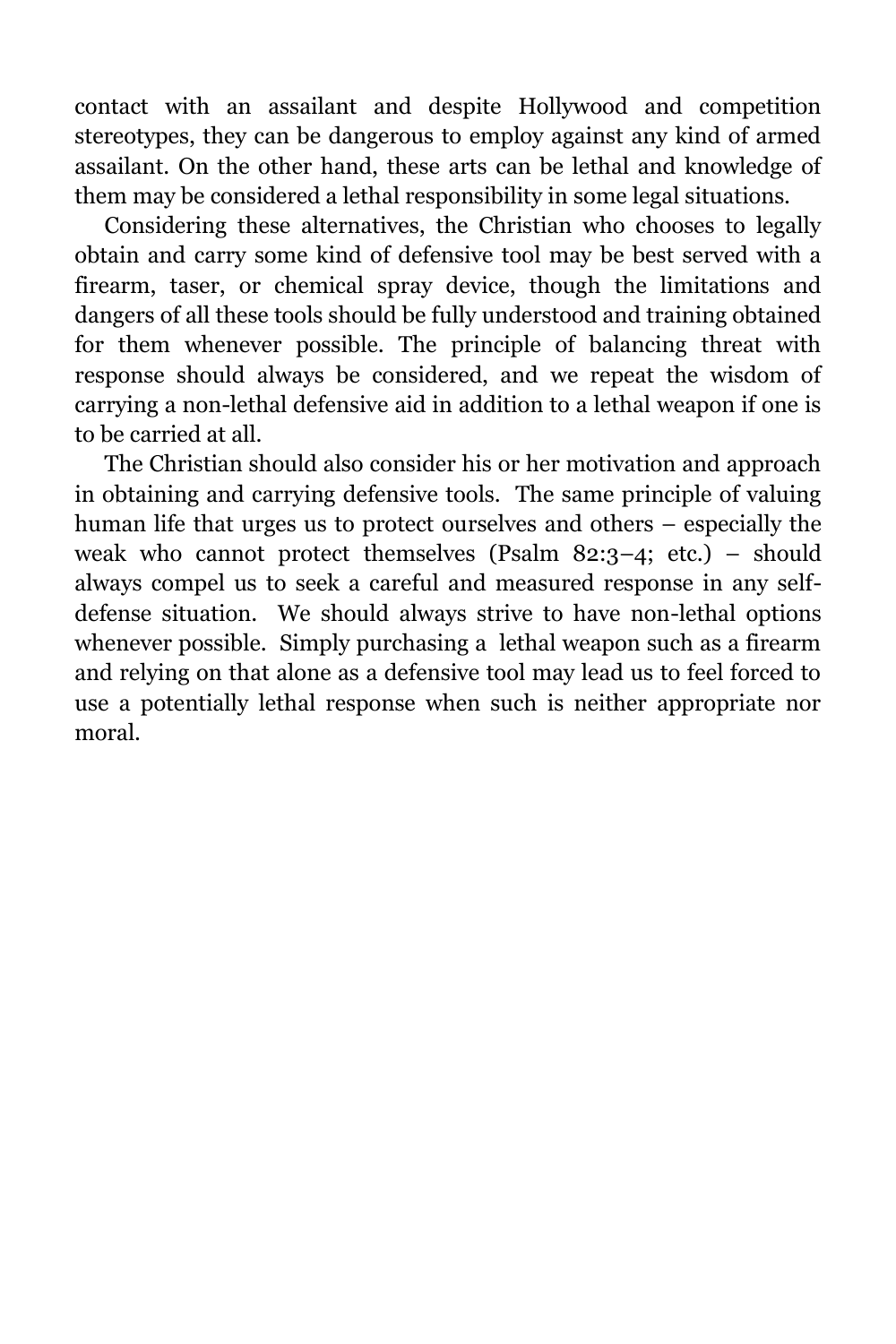# **6. THE CAREFUL USE OF DEFENSIVE TOOLS**

An armed gunman opens fire in a public gathering, shooting people at random. It may be half an hour or more before the police can arrive, by which time many more people may have been hurt or killed. In such a situation, even if we ourselves are armed and try to engage the gunman, there is a chance innocent people may be hurt by our actions if we are not both trained and careful. This fact leads us to our final moral consideration regarding the use of force by the Christian in defensive situations.

The responsibility not to endanger or hurt innocent bystanders by our use of force is a principle that is spelled out for us in no uncertain terms in the Bible. "If men who are fighting strike a pregnant woman and … a serious injury results, then you must require a life for a life" (Exodus 21:22–23 BSB). Notice that this biblical law does not say "unless they were fighting in order to help others" or mention any other mitigating circumstance – it simply shows us that wherever force is being used, there is a serious responsibility to not endanger or harm those who did not initiate the conflict.

How does this principle apply in today's world? In the example given above we mentioned that even with the best of intentions someone who uses lethal force without proper training or care can endanger others and legally endanger themselves. In other words, any Christian who chooses to legally obtain and carry defensive weapons has a moral responsibility to know how to use them safely and effectively. In the case of weapons such as firearms, this need can also extend to the safety of the person carrying the weapon defensively, or to their family members or others.

Every year accidents involving firearms (and other defensive tools) injure or take the lives of innocent individuals. This fact should not be viewed out of context because those same defensive weapons unquestionably protect and often save the lives of a great many more people; but every accident with a firearm or other weapon is one too many and is ultimately avoidable. It is our responsibility to make sure that any weapon we own or carry does not harm anyone unintentionally – ourselves or others. The need for security never excuses thoughtlessness or the careless endangerment of others.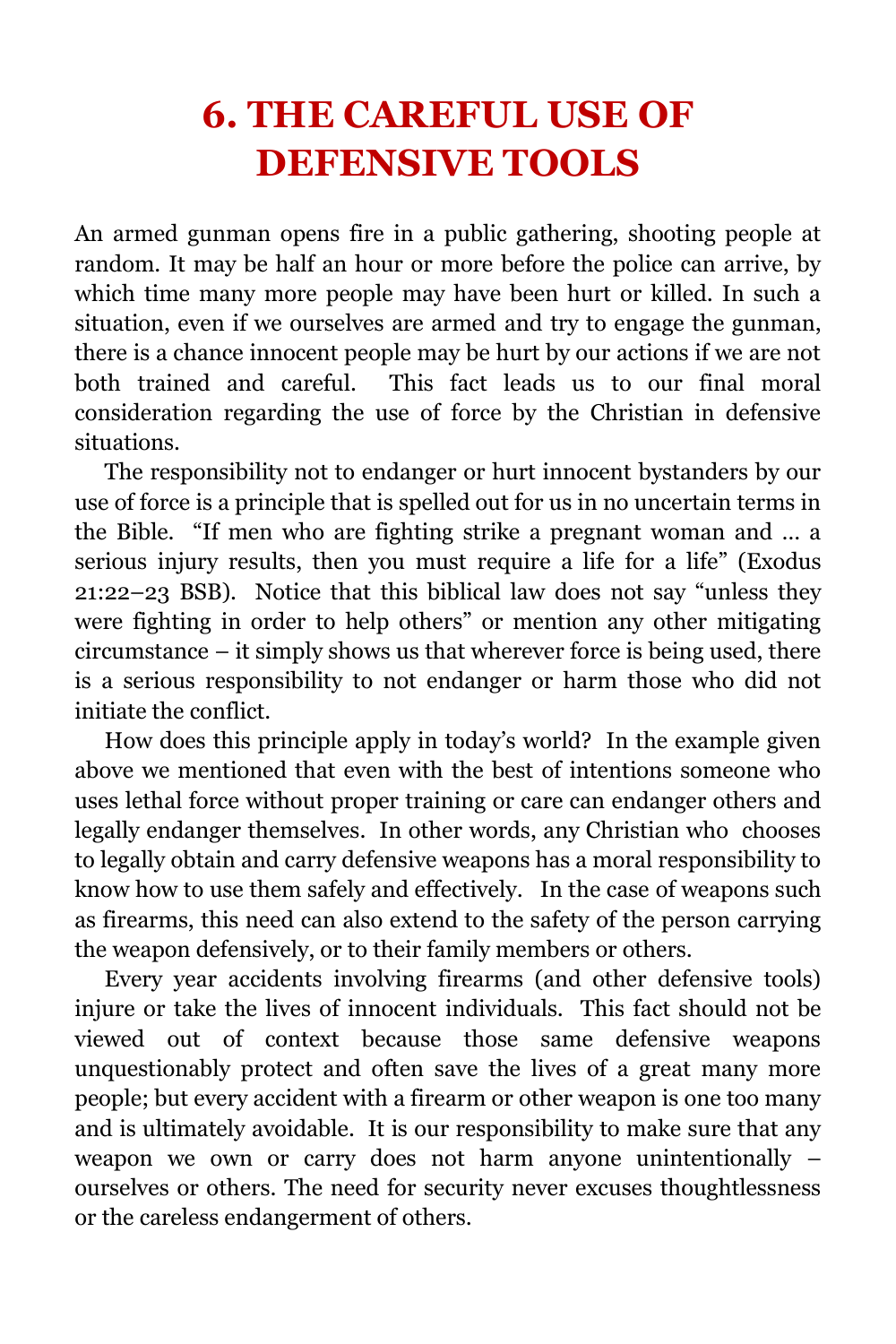#### **The Responsibility of Training**

That is why obtaining training is vital – preferably *before* an individual purchases a firearm or other potentially lethal weapon. Any person electing to own such a weapon has the responsibility to know how to secure it when not in use in order to protect the weapon from accidental or unauthorized use by children or others. Many trainers emphasize that in addition to securing firearms and other weapons so it is absolutely impossible for children to operate them, small children should be taught to immediately report to a parent or responsible adult if they find an unattended or unsecured firearm. This is all part of the responsibility every Christian must accept in choosing to obtain defensive weapons.

That responsibility also extends to knowing how to use the weapon safely – and in the case of firearms and tasers, knowing how to load and unload the device without endangering anyone. The old adage that a weapon should always be assumed to be loaded and never pointed at anyone or anything that is not an intended target cannot be restated too often. Those who forget this simple rule and others applying to firearms are the ones who accidentally shoot themselves in the hand or foot (or worse), or who accidentally shoot others.

Training is also vital when it comes to knowing how to effectively aim firearms and how to consistently hit intended targets rather than simply shooting and hoping for the best. Such an approach to defensive force is entirely immoral and we must never allow it in ourselves. It is also entirely unnecessary. Any country that has legally available firearms also has training organizations and training facilities. In the United States many firearms stores will provide basic training for those who purchase firearms and organizations such as the National Rifle Association (NRA) and others make quality firearm training easily obtainable. The NRA, for example, provides a course on self-defense in the home which covers legal and other aspects of firearm ownership as well as instruction in firearms use. Similar programs are available in many countries and can be found through internet searches or by asking at local firearms stores or police departments. In fact, many such courses are taught by individuals with law enforcement or other in-depth training. If instruction is not available locally, there is much good information online, though a person should use caution to ensure the information is from a reputable source.

If a firearm or other defensive weapon is to be carried, it is also wise to consider applying for and obtaining a concealed carry weapons license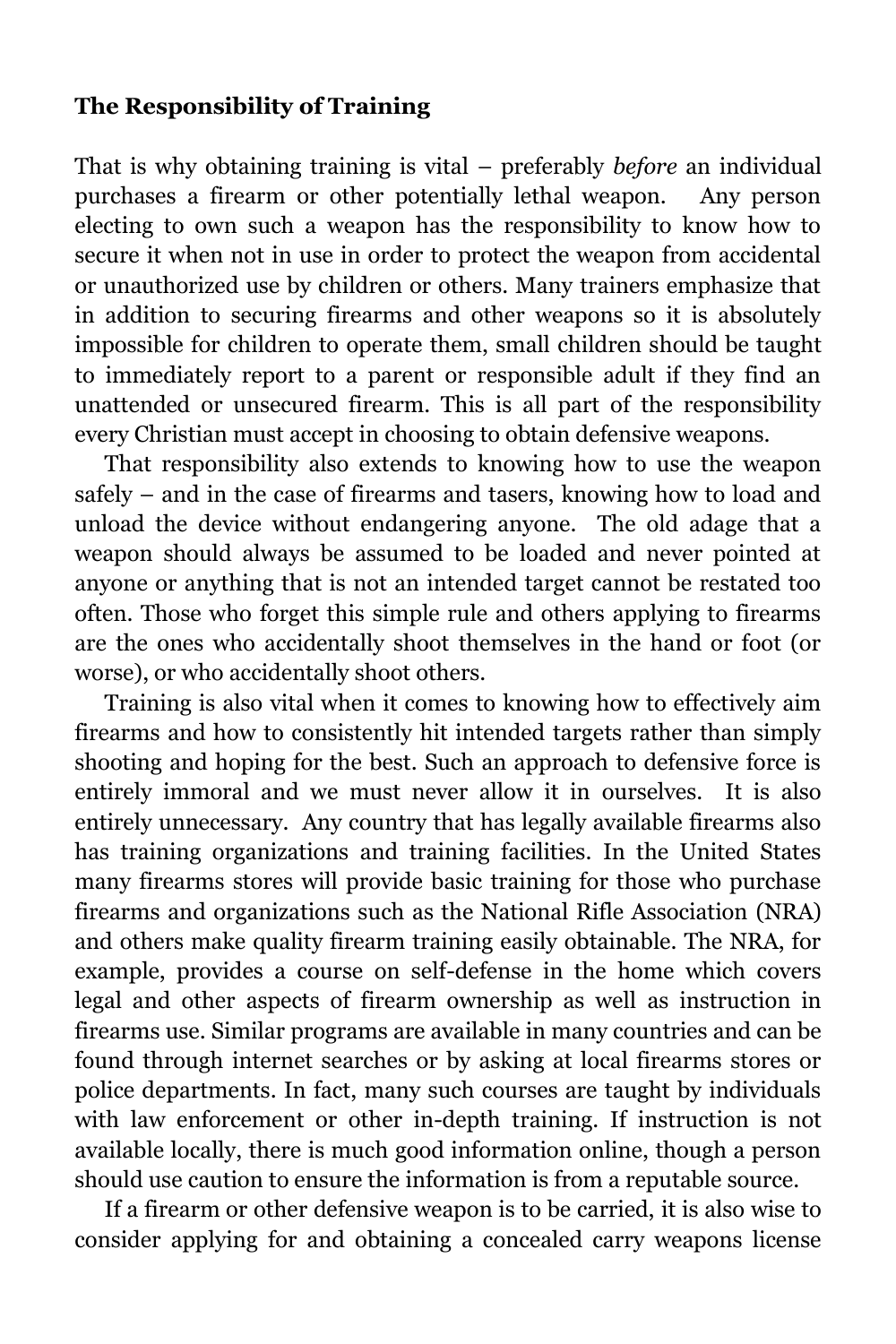(CCW) if one is offered in a person's country or state. Such formal licensing often comes with training and can be a good faith gesture on the part of the individual to act as a law abiding citizen even when such a license is not required. Another consideration here is that even where weapons may legally be openly carried, concealed carry – again where legal – is almost always wiser and better tactically as the weapon is not visible to potential assailants who may attempt to preemptively strike the openly armed individual or may succeed in wresting the weapon away from that person. When someone seeks out and obtains professionally taught instruction, such aspects of responsible weapons carry will be discussed and guidance given. For all these reasons, whenever possible the Christian should make every effort to get training in order to fulfill the moral responsibility of rightful use of weapons of any type.

#### **Getting Training Is Not Wrong or "Worldly"**

Some religious people feel that training with weapons is a wrongful or at best a "worldly" pursuit, but hopefully what we have said above makes a convincing case that this need not be so at all. In the absence of any scriptural evidence that defensive use of force training is in any way wrong, it is only rational to realize that such training saves lives and is thus just as desirable from a moral and spiritual perspective as it is from a physical one. In fact, the biblical evidence leans toward the acceptance of such training.

We already saw in Genesis how Abraham had men trained with weapons in his household (Genesis 14:14), and the book of Judges tells us that God even arranged certain circumstances "to teach warfare to generations of Israelites who had no experience in battle" (Judges 3:2 NLT). We also see the rightness of careful training regarding weaponry in the words of David – who praised God "who trains my hands for war, my fingers for battle" (Psalm 144:1 and see Psalm 18:34; etc.). While David may have been primarily speaking about military training, the principle that training with weapons is not wrong can still be seen in this verse.

If we accept the need to get proper instruction  $-$  as anyone should who opts to utilize a protective weapon – we need only do a search online to find that there are hundreds of organizations that can provide responsible and professional training in the use of defensive weapons and avoidance of their misuse. Most of these programs are sensitive to moral issues and concerns.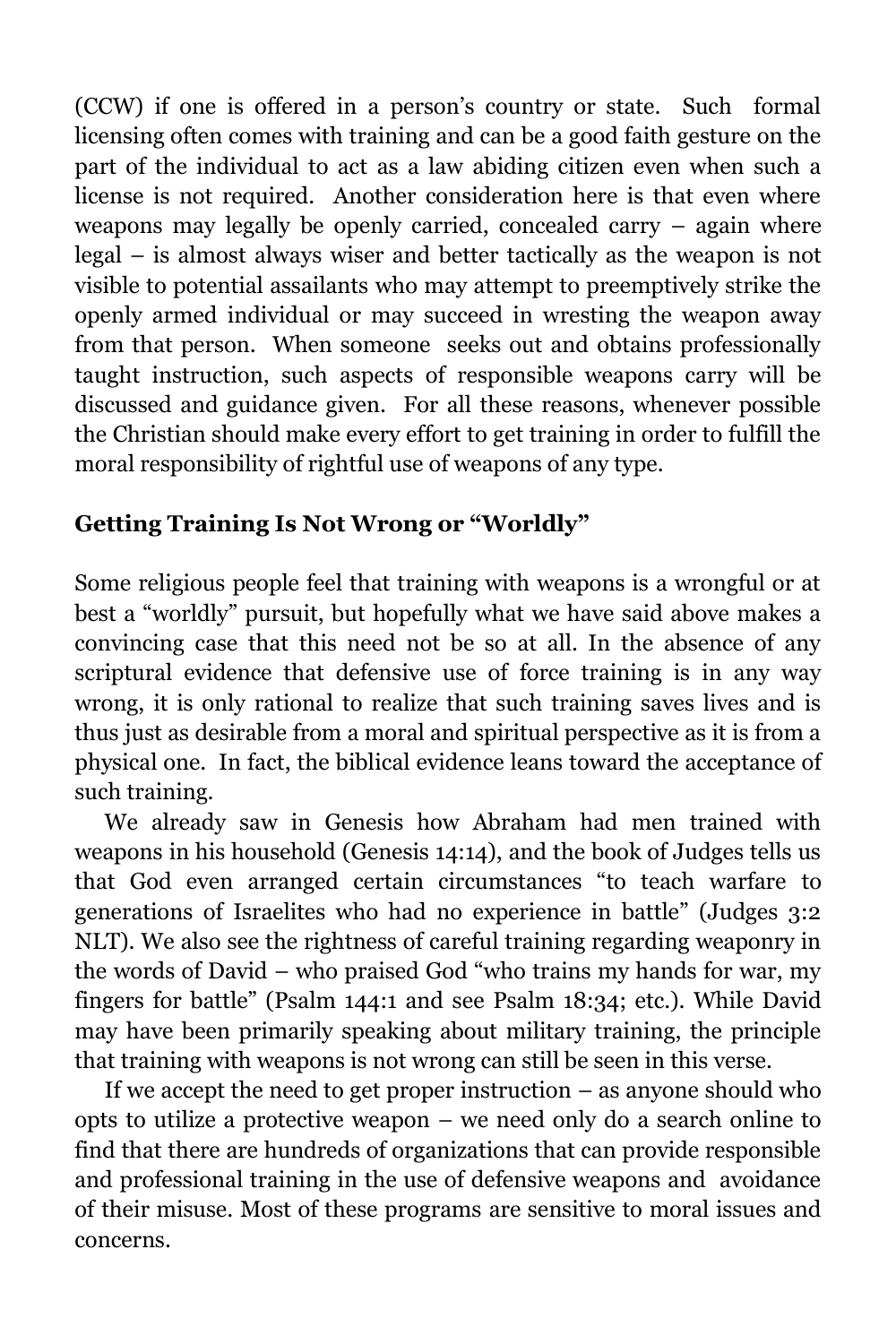In fact, a number of these training organizations and companies are run and staffed by believers – some, for example, by retired law enforcement officers who are themselves Christians. Some of these organizations even offer consultation and training to churches at no cost – simply as a way to help protect worshipers who might otherwise be extremely vulnerable in crisis situations involving active shooters. Obtaining proper group or individual training before it is needed rather than afterwards can help Christians become better able to help and protect one another and also minimize the chance of accidents involving firearms or other defensive tools.

#### **Training Is Only the Beginning**

Another point we must stress in this chapter is that while initial training with defensive tools is vital, it is still only one part of exercising the greatest care that we do not do inadvertent harm to others through the exercise of self-defense. Defensive tools – and especially firearms – require ongoing practice to ensure their safe and effective use. Many people think of firearms training as something like learning to drive. They see the need to get proper instruction in the laws and techniques of driving, but they fail to think about the fact that the act of ongoing driving after that basic instruction gives them necessary practice in driving carefully and safely. With firearms and other defensive weapons, simply receiving initial training then never practicing beyond that point can be a serious mistake.

That is why most armed police officers are required to qualify with their service weapons on a frequent basis – both to give them the practice to keep their skills operational and to serve as a check that they can still use their weapons safely and effectively. The Christian who elects to utilize defensive tools should likewise plan to practice with them as regularly as is practical – practice is another key part of careful use.

Finally, Christians who carry a weapon for their own protection and the protection of others must always acknowledge the responsibility that comes with defensive tools each time the weapon is taken into hand. For self-defense to be ethical, our attitude is as vital as our skill set. We must put on a mindset of care and concern that is a vital physical shield for ourselves and all those with whom we come in contact. Only then will the use of defensive tools be moral and within the principles that are clearly taught in the word of God.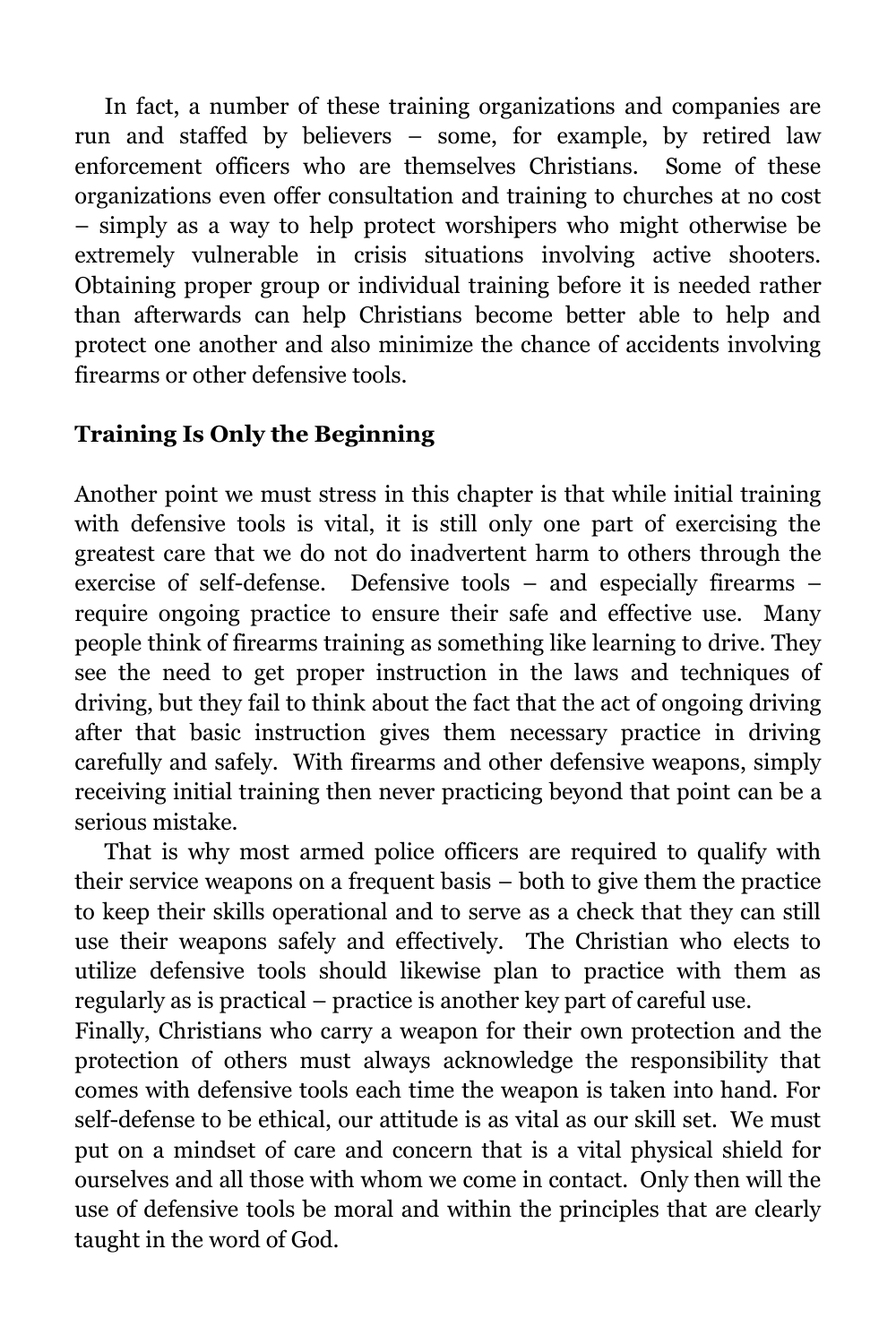## **CONCLUSION**

<span id="page-35-0"></span>In the first half of this book, we saw that there is no biblical verse that prohibits the ownership or use of defensive weapons, and that, on the contrary, there is a great deal of evidence that the Bible accepts and approves the basic right of self-defense.

As a result, Christians need not feel that there is something wrong with protecting self, loved ones, or others who might need our help – even if it involves the use of weapons. The Bible certainly never forbids the Christian from owning a weapon, and there is nothing inherently unspiritual or "worldly" about owning a defensive weapon or knowing how to use one, any more than there is in owning and knowing how to use a glass-breaker, a fireman's axe, or any other tool used to help people and potentially save them from harm or death. The fact that defensive weapons can be misused to hurt innocent individuals means no more than the fact that a fireman's axe or a firetruck can also be misused to hurt people.

Nevertheless, the fact that it is not wrong to own weapons or to learn how to use them does not somehow do away with the Christian's responsibility to do all things in love (1 Corinthians 16:14), to always keep the welfare of others in mind (1 Corinthians 10:24), and to be a peacemaker (Matthew 5:9) wherever possible. However, in the real world in which we live, acting in peace is not always possible (Psalm 120:7). That is why the second half of this book looks closely at how we can morally use force in self-defense.

In successive chapters we saw that the use of force in self-defense should always be considered as a last resort and in response to a real and present threat. Three vital principles were stressed: the importance of *avoiding* conflict and bodily harm of anyone whenever this is possible; the importance of *balancing* our response with the threat and not exceeding it; and finally, the importance of utilizing the greatest effort to *carefully* ensure that defensive weapons are used with the safety of the innocent always in mind.

Following these three key principles of Avoidance, Balance, and Caution – which can be remembered by the simple acronym  $A-B-C$  – means that if we do have to exercise the right to self-defense, we do so in a morally (and legally) justifiable manner that is in harmony with human laws as well as the laws of God.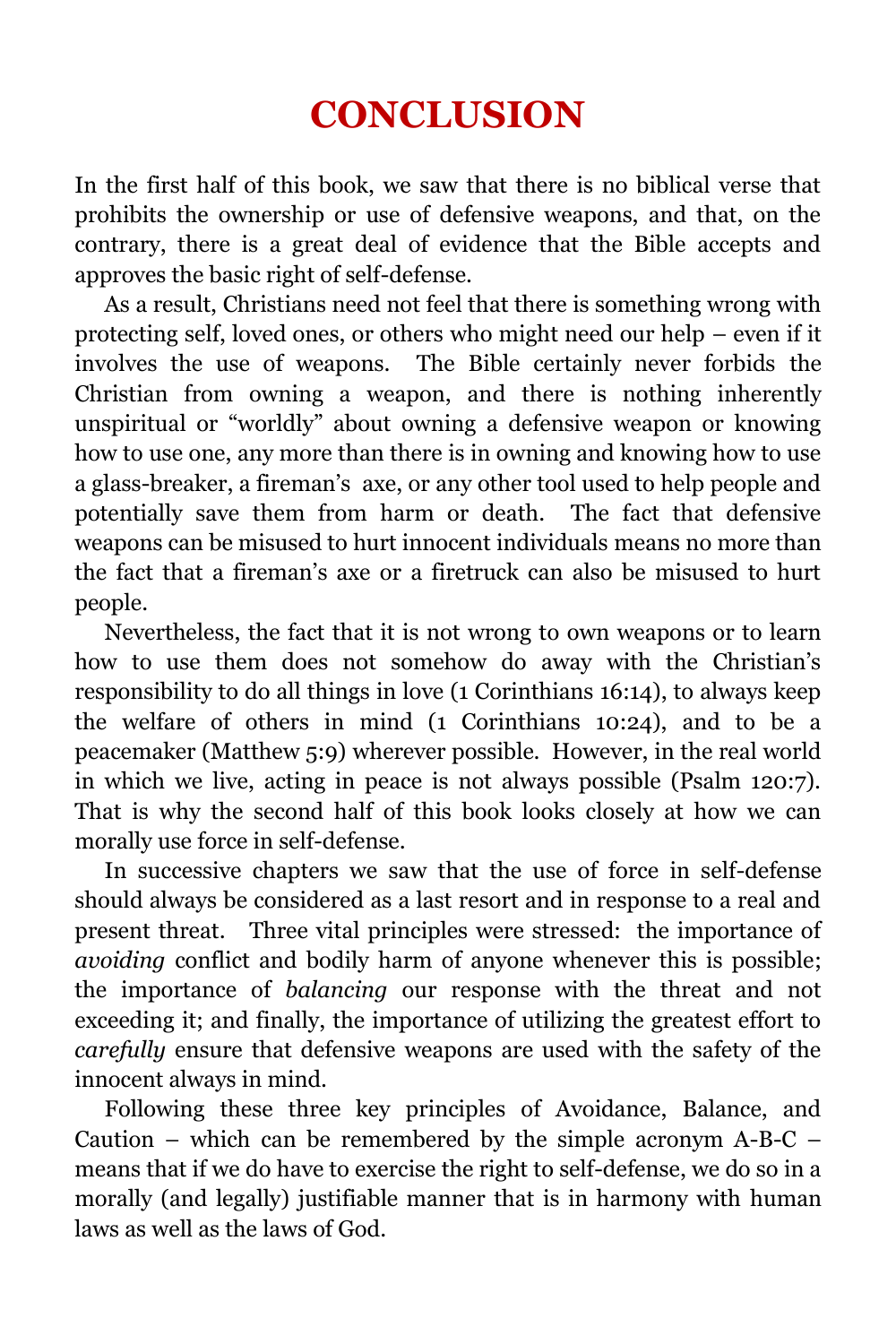Every Christian looks for the time when the peoples of the world "will beat their swords into plowshares and their spears into pruning hooks" (Isaiah 2:4). But until that time, in this present age of violence and evil, as believers we are not denied the right to use physical means of defense. Ultimately, we look to God for our protection and to supply our daily needs. But just as we can and should do what we are able to do to work for our physical needs, we can also do what we are able toward the protection of ourselves, our loved ones, and others who may need our help.